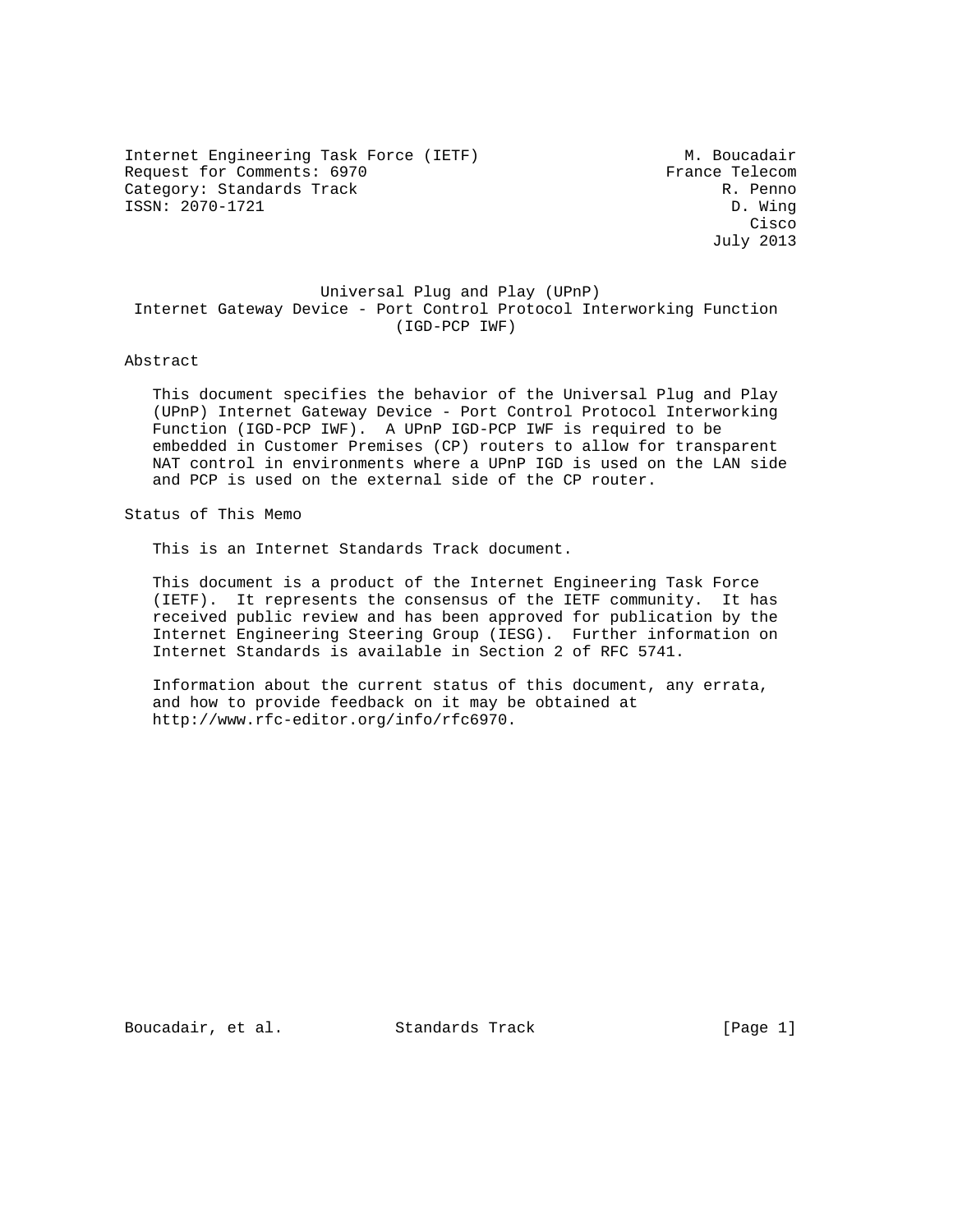# Copyright Notice

 Copyright (c) 2013 IETF Trust and the persons identified as the document authors. All rights reserved.

 This document is subject to BCP 78 and the IETF Trust's Legal Provisions Relating to IETF Documents

 (http://trustee.ietf.org/license-info) in effect on the date of publication of this document. Please review these documents carefully, as they describe your rights and restrictions with respect to this document. Code Components extracted from this document must include Simplified BSD License text as described in Section 4.e of the Trust Legal Provisions and are provided without warranty as described in the Simplified BSD License.

Table of Contents

| $\mathcal{R}$ |                                                                                               |
|---------------|-----------------------------------------------------------------------------------------------|
|               |                                                                                               |
|               |                                                                                               |
|               |                                                                                               |
|               |                                                                                               |
|               |                                                                                               |
|               |                                                                                               |
|               |                                                                                               |
|               |                                                                                               |
|               | 5.4. Interworking Function without NAT in the IGD 10                                          |
|               | 5.5. NAT Embedded in the IGD $\dots\dots\dots\dots\dots\dots\dots\dots\dots\dots\dots\dots11$ |
|               |                                                                                               |
|               |                                                                                               |
|               |                                                                                               |
|               | 5.7. Listing One or a Set of Mappings 16                                                      |
|               | 5.8. Delete One or a Set of Mappings: DeletePortMapping() or                                  |
|               |                                                                                               |
|               |                                                                                               |
|               |                                                                                               |
|               |                                                                                               |
|               |                                                                                               |
|               |                                                                                               |
|               |                                                                                               |
|               |                                                                                               |

Boucadair, et al. Standards Track [Page 2]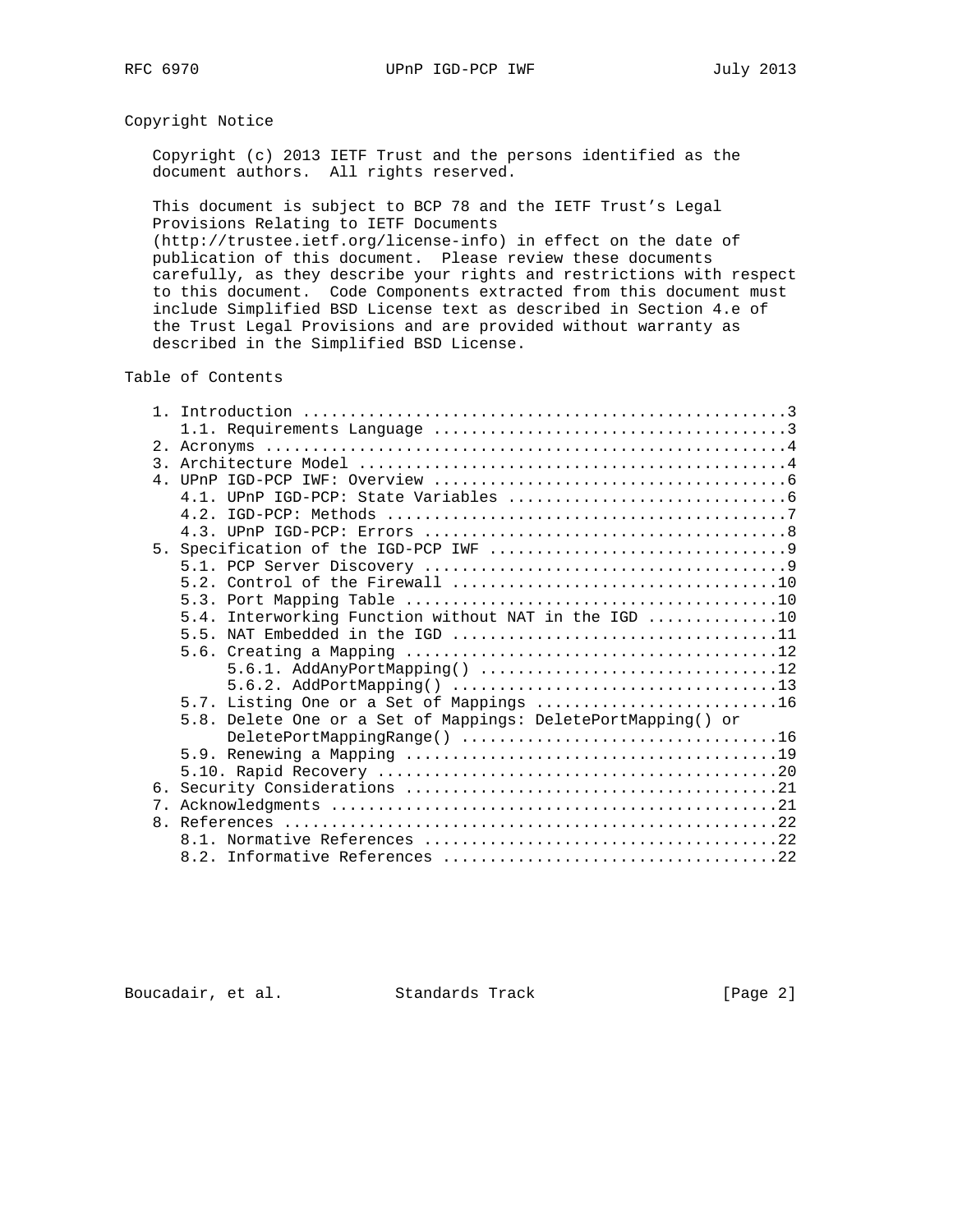# 1. Introduction

 The Port Control Protocol (PCP) specification [RFC6887] discusses the implementation of NAT control features that rely upon Carrier Grade NAT devices such as a Dual-Stack Lite (DS-Lite) Address Family Transition Router (AFTR) [RFC6333] or NAT64 [RFC6146]. In environments where a Universal Plug and Play Internet Gateway Device (UPnP IGD) is used in the local network, an interworking function between the UPnP IGD and PCP is required to be embedded in the IGD (see the example illustrated in Figure 1).

|              |                        | UPnP IGD-PCP |                     |            |
|--------------|------------------------|--------------|---------------------|------------|
| UPnP Control |                        | Interworking |                     |            |
| Point        |                        | Function     |                     | PCP Server |
|              |                        | IGD          |                     |            |
|              | $(1)$ AddPortMapping() |              |                     |            |
|              |                        |              | (2) PCP MAP Request |            |
|              |                        |              |                     |            |

Figure 1: Flow Example

Two configurations are considered within this document:

- o No NAT function is embedded in the IGD (Section 5.4). This is required, for instance, in DS-Lite or NAT64 deployments.
- o The IGD embeds a NAT function (Section 5.5).

 The UPnP IGD-PCP Interworking Function (UPnP IGD-PCP IWF) maintains a local mapping table that stores all active mappings constructed by internal IGD Control Points. This design choice restricts the amount of PCP messages to be exchanged with the PCP server.

 Triggers for deactivating the UPnP IGD-PCP IWF from the IGD and relying on a PCP-only mode are out of scope for this document.

 Considerations related to co-existence of the UPnP IGD-PCP Interworking Function and a PCP Proxy [PCP-PROXY] are out of scope.

# 1.1. Requirements Language

 The key words "MUST", "MUST NOT", "REQUIRED", "SHALL", "SHALL NOT", "SHOULD", "SHOULD NOT", "RECOMMENDED", "MAY", and "OPTIONAL" in this document are to be interpreted as described in RFC 2119 [RFC2119].

Boucadair, et al. Standards Track [Page 3]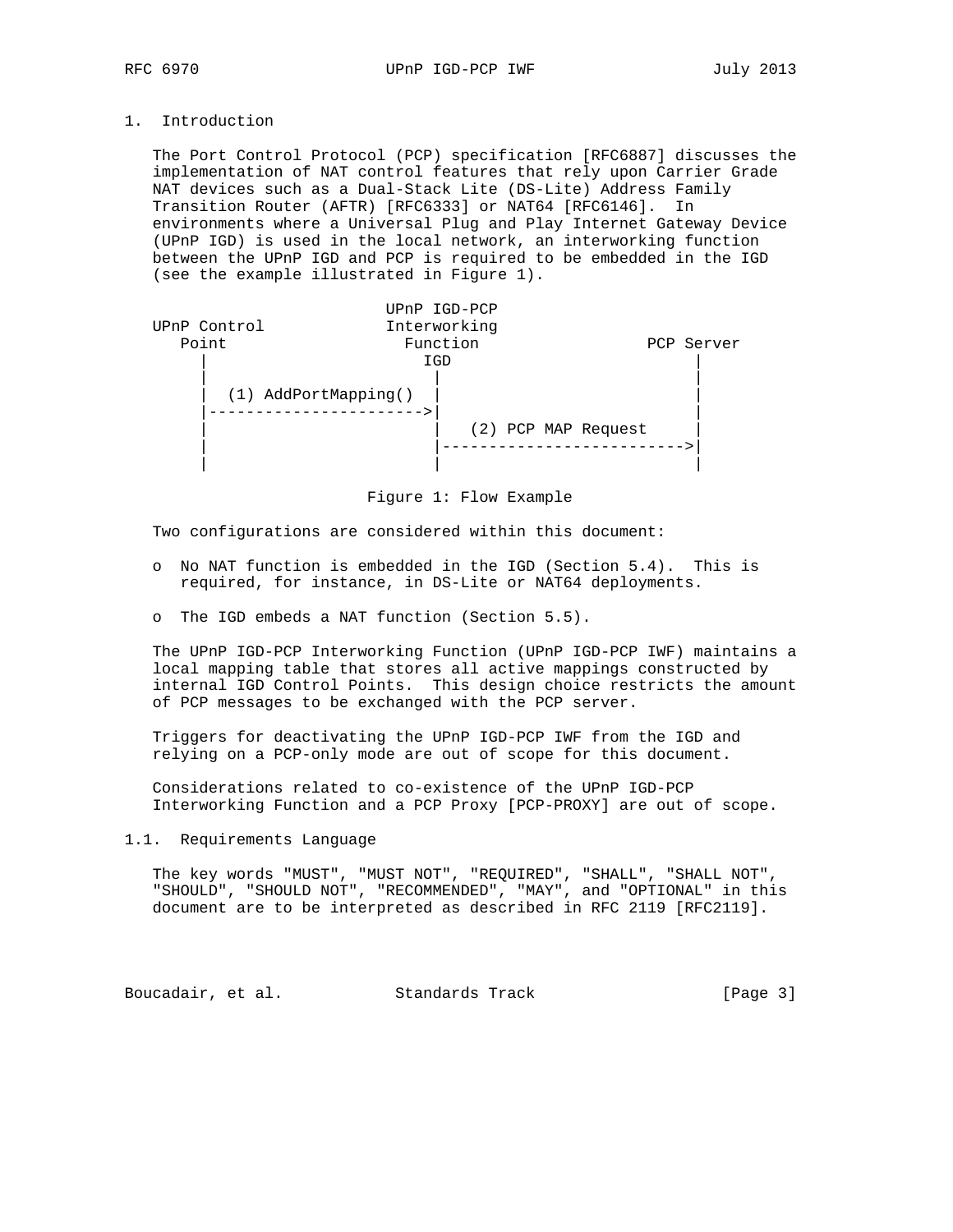2. Acronyms

This document makes use of the following abbreviations:

 DS-Lite - Dual-Stack Lite IGD - Internet Gateway Device IGD:1 - UPnP Forum's nomenclature for version 1 of IGD [IGD1] IGD:2 - UPnP Forum's nomenclature for version 2 of IGD [IGD2] IWF - Interworking Function NAT - Network Address Translation PCP - Port Control Protocol UPnP - Universal Plug and Play

3. Architecture Model

 As a reminder, Figure 2 illustrates the architecture model as adopted by the UPnP Forum [IGD2]. In Figure 2, the following UPnP terminology is used:

- o 'Client' refers to a host located in the local network.
- o 'IGD Control Point' is a device using UPnP to control an IGD (Internet Gateway Device).
- o 'IGD' is a router supporting a UPnP IGD. It is typically a NAT or a firewall.
- o 'Host' is a remote peer reachable in the Internet.



### Figure 2: UPnP IGD Model

 This model is not valid when PCP is used to control, for instance, a Carrier Grade NAT (aka Provider NAT) while internal hosts continue to use a UPnP IGD. In such scenarios, Figure 3 shows the updated model.

Boucadair, et al. Standards Track [Page 4]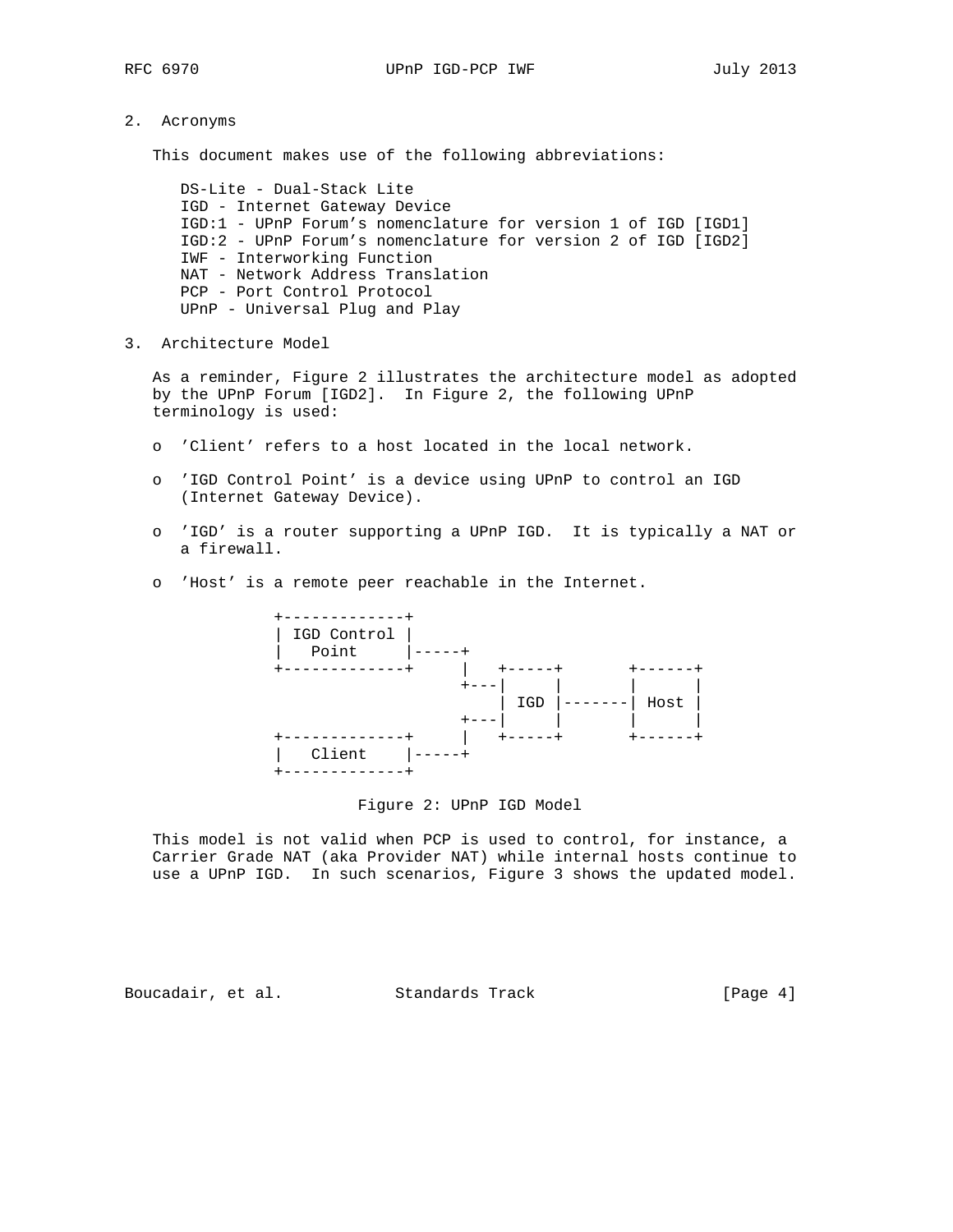

<======UPnP IGD==============><=====PCP=====>

Figure 3: UPnP IGD-PCP Interworking Model

 In the updated model depicted in Figure 3, one or two levels of NAT can be encountered in the data path. Indeed, in addition to the Carrier Grade NAT, the IGD may embed a NAT function (Figure 4).



### Figure 4: Cascaded NAT Scenario

 To ensure successful interworking between a UPnP IGD and PCP, an interworking function is embedded in the IGD. In the model defined in Figure 3, all UPnP IGD server-oriented functions, a PCP client [RFC6887], and a UPnP IGD-PCP Interworking Function are embedded in the IGD. In the rest of the document, "IGD-PCP IWF" refers to the UPnP IGD-PCP Interworking Function, which includes PCP client functionality.

 Without the involvement of the IGD-PCP IWF, the IGD Control Point would retrieve an external IP address and port number that have limited scope and that cannot be used to communicate with hosts located beyond NAT2 (i.e., assigned by the IGD, and not those assigned by NAT2 as depicted in Figure 4).

 The UPnP IGD-PCP IWF is responsible for generating a well-formed PCP message from a received UPnP IGD message, and vice versa.

Boucadair, et al. Standards Track [Page 5]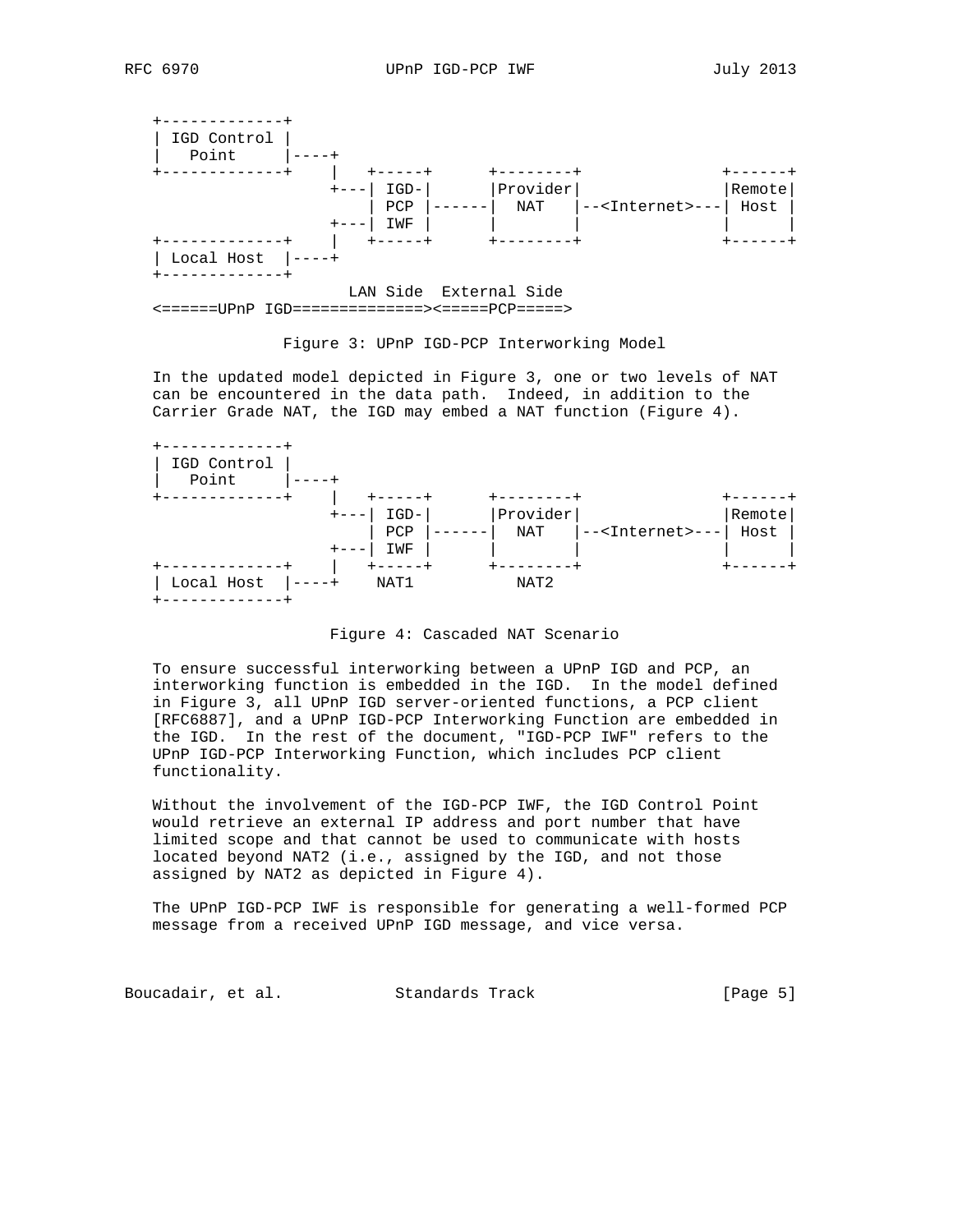## 4. UPnP IGD-PCP IWF: Overview

 Three tables are provided to specify the correspondence between a UPnP IGD and PCP:

- (1) Section 4.1 provides the mapping between WANIPConnection state variables and PCP parameters;
- (2) Section 4.2 focuses on the correspondence between supported methods;
- (3) Section 4.3 lists the PCP error messages and their corresponding IGD error messages.

 Note that some enhancements have been integrated in WANIPConnection, as documented in [IGD2].

4.1. UPnP IGD-PCP: State Variables

 Below are listed only the UPnP IGD state variables applicable to the IGD-PCP IWF:

 ExternalIPAddress: External IP Address Read-only variable with the value from the last PCP response, or the empty string if none was received yet. This state is stored on a per-IGD-Control-Point basis.

PortMappingNumberOfEntries: Managed locally by the UPnP IGD-PCP IWF.

PortMappingEnabled:

 PCP does not support deactivating the dynamic NAT mapping, since the initial goal of PCP is to ease the traversal of Carrier Grade NAT. Supporting such per-subscriber function may overload the Carrier Grade NAT. Only "1" is allowed: i.e., the UPnP IGD-PCP Interworking Function MUST send back an error if a value different from 1 is signaled.

 PortMappingLeaseDuration: Requested Mapping Lifetime In IGD:1 [IGD1], the value 0 means infinite; in IGD:2, it is remapped to the IGD maximum of 604800 seconds [IGD2]. PCP allows for a maximum value of 4294967296 seconds. The UPnP IGD-PCP Interworking Function simulates long and even infinite lifetimes using renewals (see Section 5.9). The behavior of the UPnP IGD-PCP IWF in the case of a failing renewal is currently undefined (see Section 5.9).

Boucadair, et al. Standards Track [Page 6]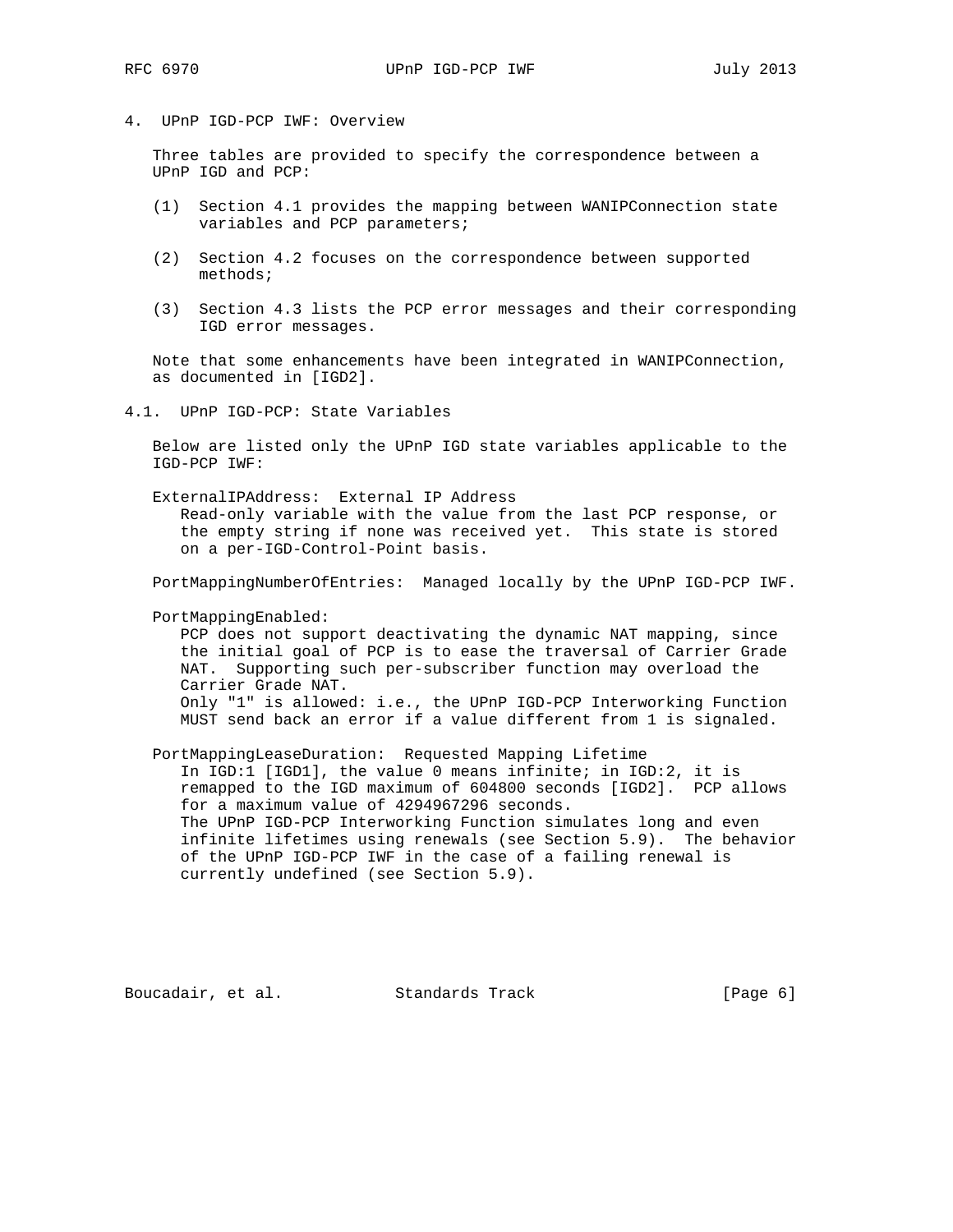IGD:1 doesn't define the behavior in the case of state loss; IGD:2 doesn't require that state be kept in stable storage, i.e., to allow the state to survive resets/reboots. The UPnP IGD-PCP Interworking Function MUST support IGD:2 behavior.

 RemoteHost: Remote Peer IP Address Note that IGD:2 allows a domain name, which has to be resolved to an IP address. Mapped to the Remote Peer IP Address field of the FILTER option.

 ExternalPort: External Port Number Mapped to the Suggested External Port field in MAP messages.

 InternalPort: Internal Port Number Mapped to the Internal Port field in MAP messages.

 PortMappingProtocol: Protocol Mapped to the Protocol field in MAP messages. Note that a UPnP IGD only supports TCP and UDP.

 InternalClient: Internal IP Address Note that IGD:2 allows a domain name, which has to be resolved to an IP address. Mapped to the Internal IP Address field of the THIRD\_PARTY option.

 PortMappingDescription: Not supported in base PCP. If the local PCP client supports a PCP option to convey the description (e.g., [PCP-DESCR-OPT]), this option SHOULD be used to relay the mapping description.

 SystemUpdateID (IGD:2 only): Managed locally by the UPnP IGD-PCP IWF.

A ARG TYPE PortListing (IGD:2 only): Managed locally by the UPnP IGD-PCP IWF.

4.2. IGD-PCP: Methods

 IGD:1 and IGD:2 methods applicable to the UPnP IGD-PCP Interworking Function are both listed here.

 GetGenericPortMappingEntry(): This request is not relayed to the PCP server.

 The IGD-PCP Interworking Function maintains a list of active mappings instantiated in the PCP server by internal hosts. See Section 5.7 for more information.

Boucadair, et al. Standards Track [Page 7]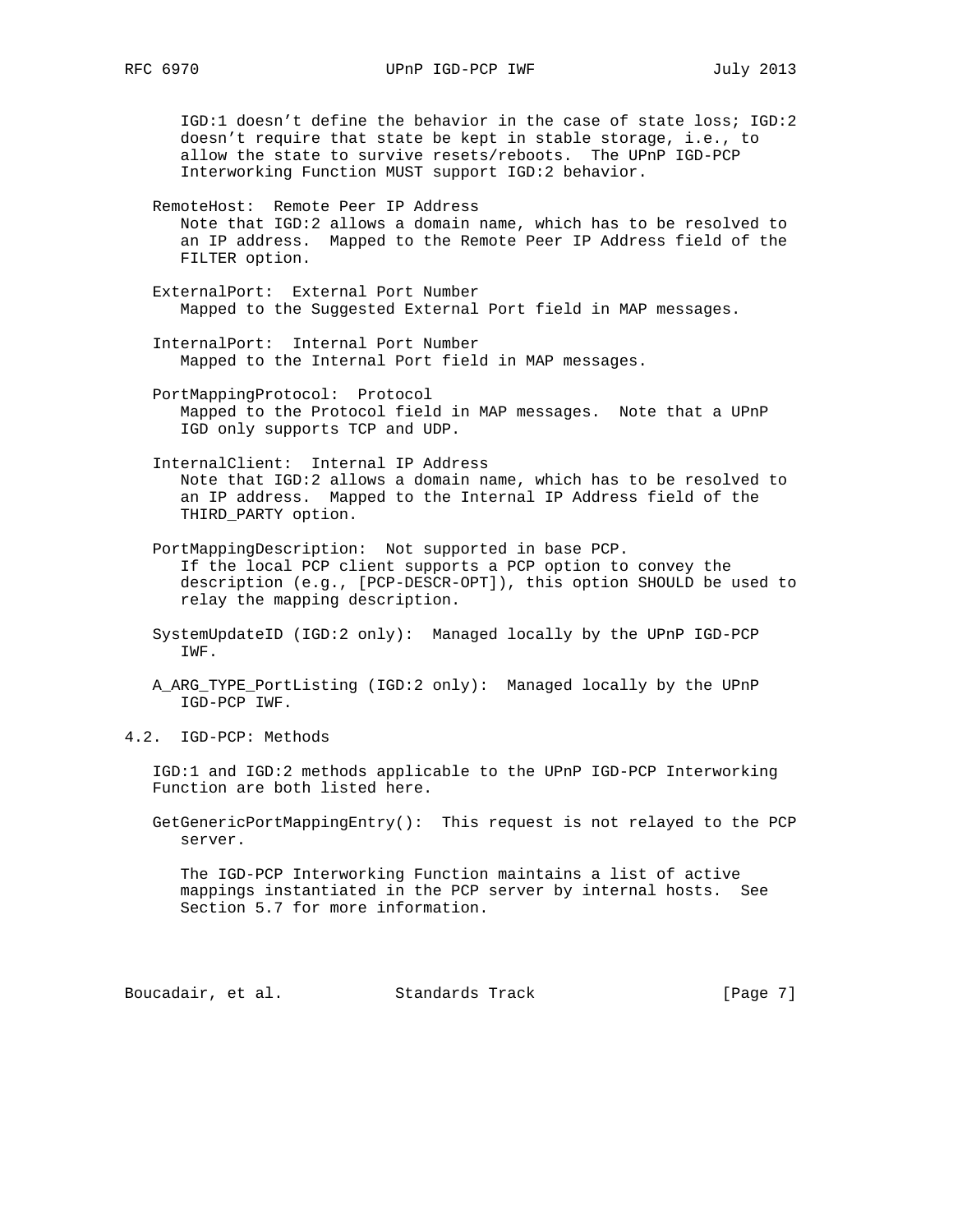GetSpecificPortMappingEntry(): MAP with PREFER\_FAILURE option.

 This request is relayed to the PCP server by issuing a MAP request with the PREFER\_FAILURE option. It is RECOMMENDED to use a short lifetime (e.g., 60 seconds).

 AddPortMapping(): MAP See Section 5.6.2.

 AddAnyPortMapping() (IGD:2 only): MAP See Section 5.6.1.

 DeletePortMapping(): MAP with Requested Lifetime set to 0. See Section 5.8.

 DeletePortMappingRange() (IGD:2 only): MAP with Requested Lifetime set to 0. Individual requests are issued by the IGD-PCP IWF. See Section 5.8 for more details.

GetExternalIPAddress(): MAP

 This can be learned from any active mapping. If there are no active mappings, the IGD-PCP IWF MAY request a short-lived mapping (e.g., to the Discard service (TCP/9 or UDP/9) or some other port). However, once that mapping expires, a subsequent implicit or explicit dynamic mapping might be mapped to a different external IP address. See Section 11.6 of [RFC6887] for more discussion.

 GetListOfPortMappings(): See Section 5.7 for more information. The IGD-PCP Interworking Function maintains a list of active mappings instantiated in the PCP server. The IGD-PCP Interworking Function handles this request locally.

4.3. UPnP IGD-PCP: Errors

 This section lists PCP error codes and the corresponding UPnP IGD codes. Error codes specific to IGD:2 are tagged accordingly.

- 1 UNSUPP\_VERSION: 501 "ActionFailed"
- 2 NOT\_AUTHORIZED: IGD:1 718 "ConflictInMappingEntry" / IGD:2 606 "Action not authorized"
- 3 MALFORMED\_REQUEST: 501 "ActionFailed"

Boucadair, et al. Standards Track [Page 8]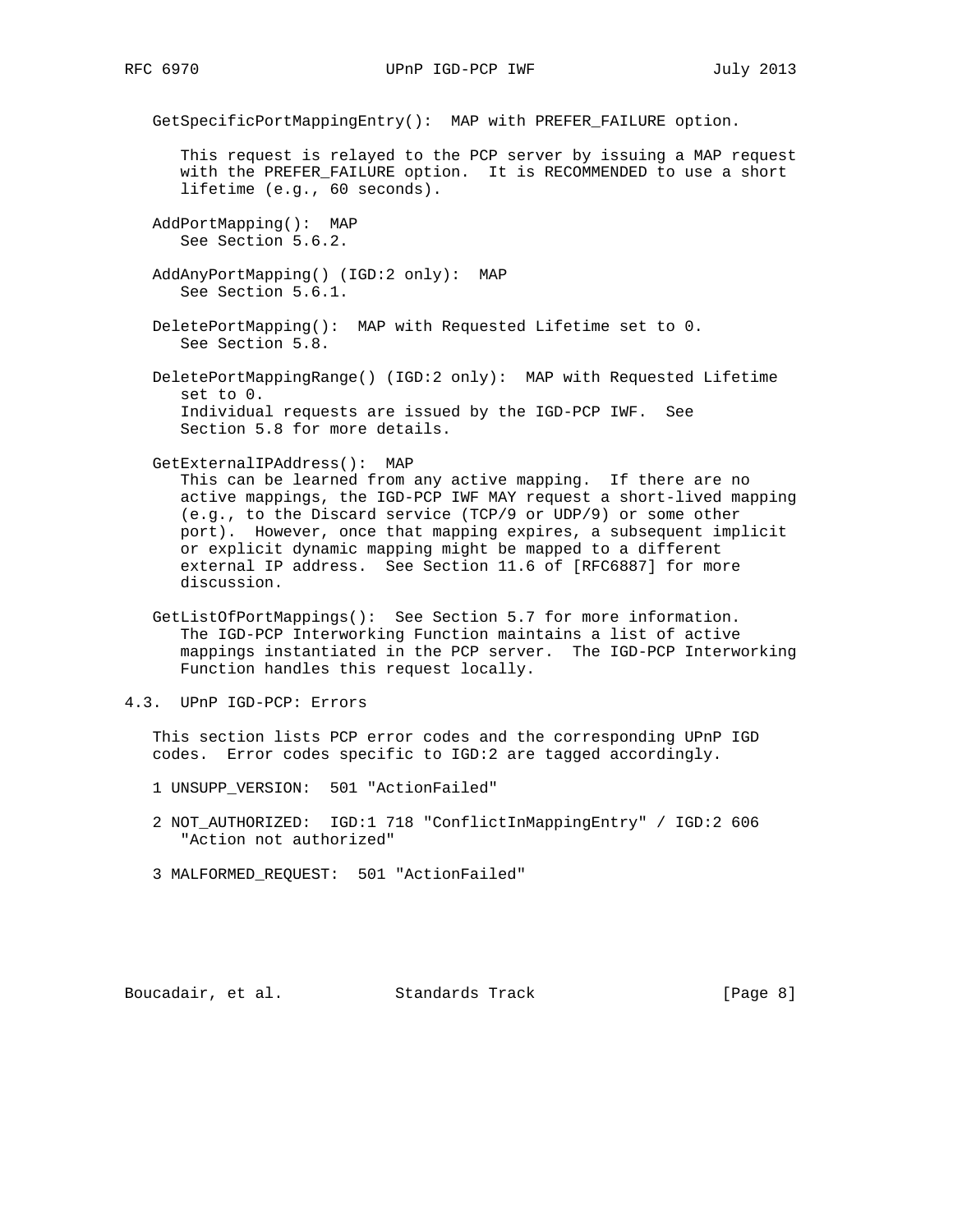- 4 UNSUPP\_OPCODE: 501 "ActionFailed" [RFC6887] allows the PCP server to be configured to disable support for the MAP Opcode, but the IGD-PCP IWF cannot work in this situation.
- 5 UNSUPP\_OPTION: 501 "ActionFailed" This error code can be received if PREFER\_FAILURE is not supported on the PCP server. Note that PREFER\_FAILURE is not mandatory to support, but AddPortMapping() cannot be implemented without it.
- 6 MALFORMED\_OPTION: 501 "ActionFailed"
- 7 NETWORK\_FAILURE: 501 "ActionFailed"
- 8 NO\_RESOURCES: IGD:1 501 "ActionFailed" / IGD:2 728 "NoPortMapsAvailable" Cannot be distinguished from USER\_EX\_QUOTA.
- 9 UNSUPP\_PROTOCOL: 501 "ActionFailed"
- 10 USER\_EX\_QUOTA: IGD:1 501 "ActionFailed" / IGD:2 728 "NoPortMapsAvailable" Cannot be distinguished from NO\_RESOURCES.
- 11 CANNOT\_PROVIDE\_EXTERNAL: 718 "ConflictInMappingEntry" (see Section 5.6.2) or 714 "NoSuchEntryInArray" (see Section 5.8).
- 12 ADDRESS\_MISMATCH: 501 "ActionFailed"
- 13 EXCESSIVE\_REMOTE\_PEERS: 501 "ActionFailed"
- 5. Specification of the IGD-PCP IWF

This section covers scenarios with or without NAT in the IGD.

 This specification assumes that the PCP server is configured to accept the MAP Opcode.

 The IGD-PCP IWF handles the "Mapping Nonce" the same way as any PCP client [RFC6887].

5.1. PCP Server Discovery

 The IGD-PCP IWF implements one of the discovery methods identified in [RFC6887] (e.g., DHCP [PCP-DHCP-OPT]). The IGD-PCP Interworking Function behaves as a PCP client when communicating with provisioned PCP server(s).

Boucadair, et al. Standards Track [Page 9]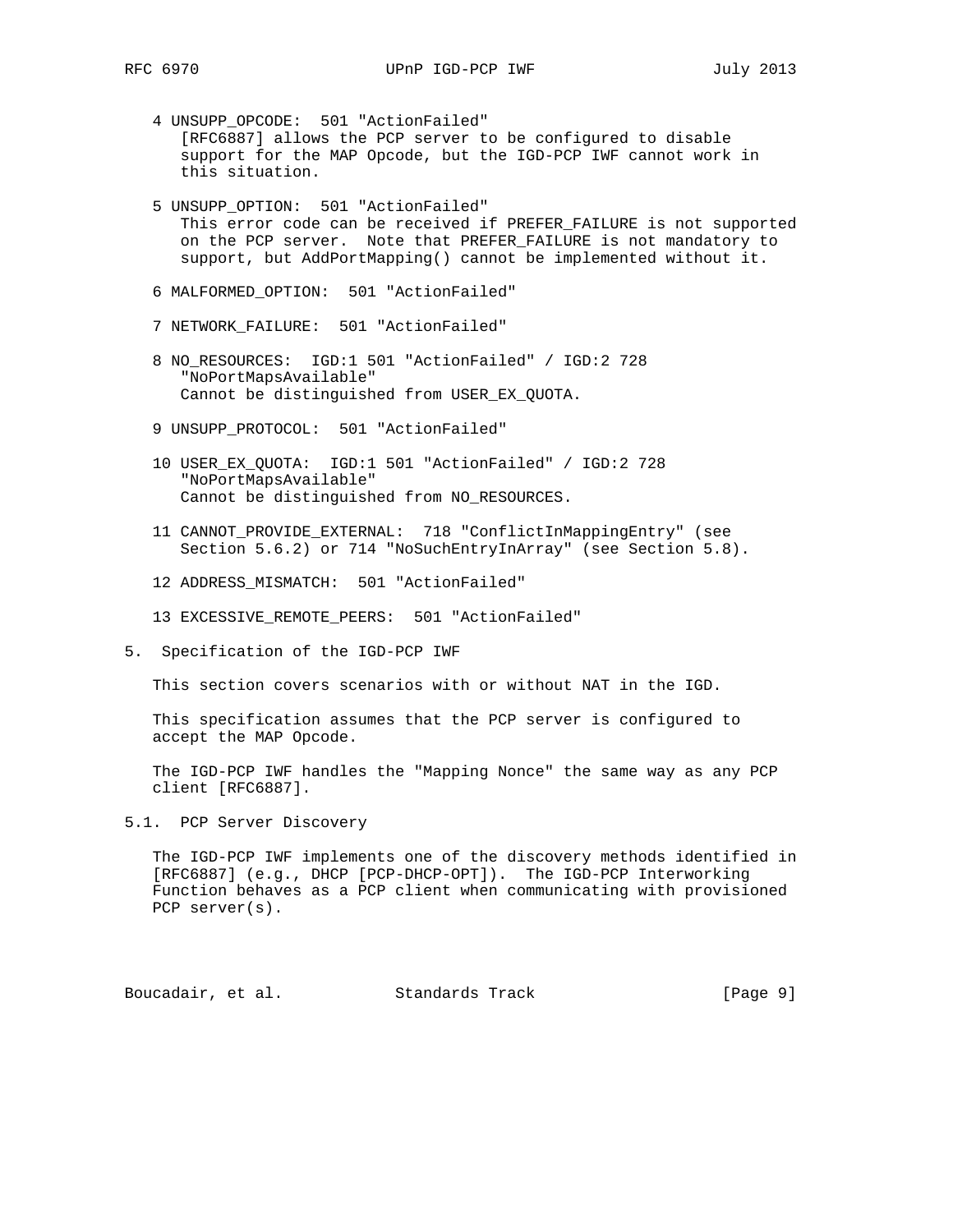If no IPv4 address/IPv6 prefix is assigned to the IGD or the IGD is unable to determine whether it should contact an upstream PCP server, the IGD-PCP Interworking Function MUST NOT be invoked.

 If the IGD determines that it should establish communication with an upstream PCP server (e.g., because of DHCP configuration or having previously communicated with a PCP server), a "501 ActionFailed" error message is returned to the requesting IGD Control Point if the IGD-PCP IWF fails to establish communication with that PCP server. Note that the IGD-PCP IWF proceeds to PCP message validation and retransmission the same way as any PCP client [RFC6887].

### 5.2. Control of the Firewall

 In order to configure security policies to be applied to inbound and outbound traffic, a UPnP IGD can be used to control a local firewall engine. No IGD-PCP IWF is therefore required for that purpose.

 The use of the IGD-PCP IWF to control an upstream PCP-controlled firewall is out of scope for this document.

5.3. Port Mapping Table

 The IGD-PCP IWF MUST store locally all the mappings instantiated by internal IGD Control Points in the PCP server. All mappings SHOULD be stored in permanent storage.

 Upon receipt of a PCP MAP response from the PCP server, the IGD-PCP Interworking Function MUST extract the enclosed mapping and MUST store it in the local mapping table. The local mapping table is an image of the mapping table as maintained by the PCP server for a given subscriber.

 Each mapping entry stored in the local mapping table is associated with a lifetime as discussed in [RFC6887]. Additional considerations specific to the IGD-PCP Interworking Function are discussed in Section 5.9.

5.4. Interworking Function without NAT in the IGD

 When no NAT is embedded in the IGD, the contents of received WANIPConnection and PCP messages are not altered by the IGD-PCP Interworking Function (i.e., the contents of WANIPConnection messages are mapped to PCP messages (and mapped back), according to Section 4.1).

Boucadair, et al. Standards Track [Page 10]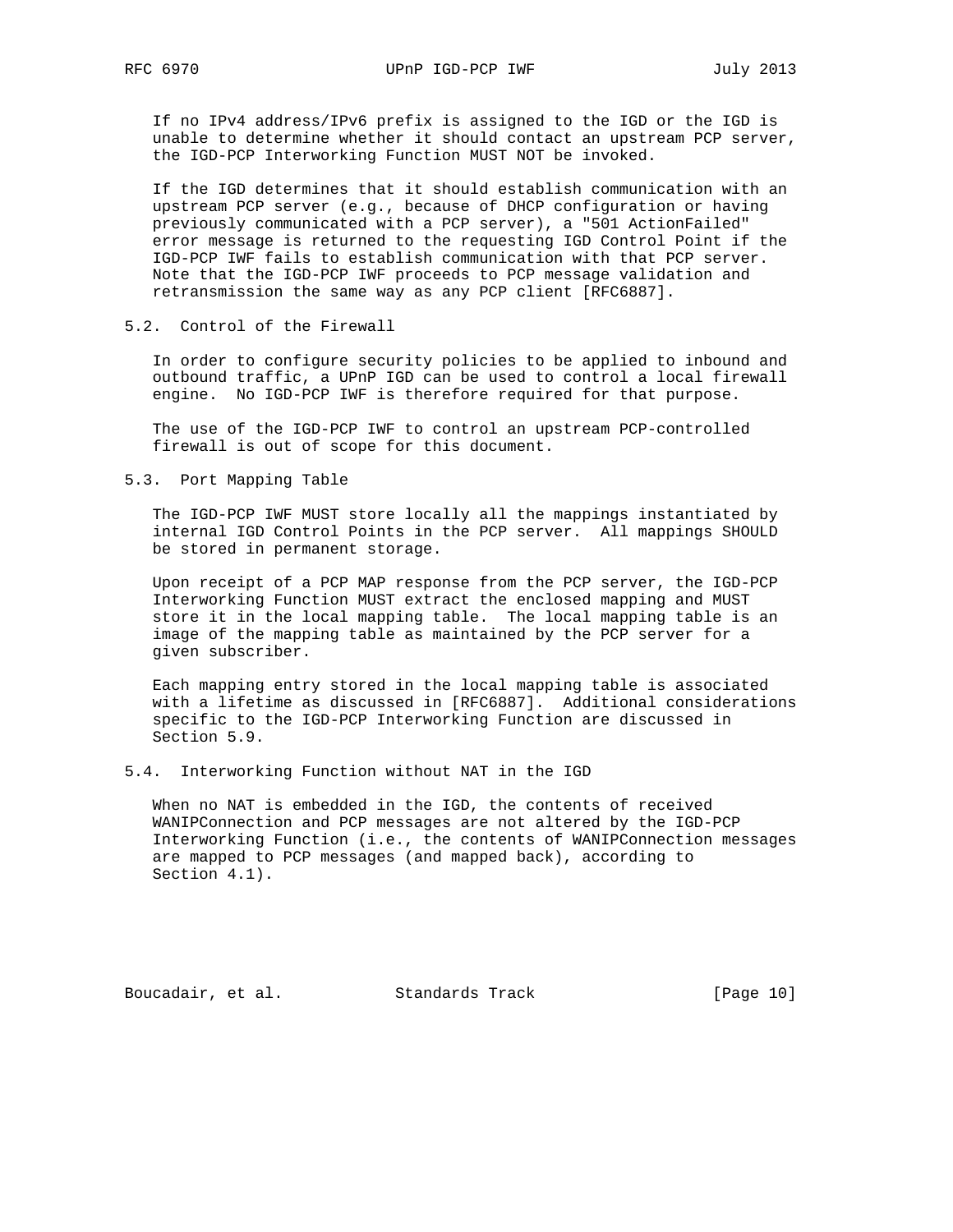## 5.5. NAT Embedded in the IGD

 When NAT is embedded in the IGD, the IGD-PCP IWF updates the contents of mapping messages received from the IGD Control Point. These messages will contain an IP address and/or port number that belong to an internal host. The IGD-PCP IWF MUST update such messages with the IP address and/or port number belonging to the external interface of the IGD (i.e., after the NAT1 operation as depicted in Figure 4).

 The IGD-PCP IWF intercepts all WANIPConnection messages issued by the IGD Control Point. For each such message, the IGD-PCP IWF then generates one or more corresponding requests (see Sections 4.1, 4.2, and 4.3) and sends them to the provisioned PCP server.

 Each request sent by the IGD-PCP IWF to the PCP server MUST reflect the mapping information as enforced in the first NAT. Particularly, the internal IP address and/or port number of the requests are replaced with the IP address and/or port number as assigned by the NAT of the IGD. For the reverse path, the IGD-PCP IWF intercepts PCP response messages and generates WANIPConnection response messages. The contents of the generated WANIPConnection response messages are set as follows:

- o The internal IP address and/or port number as initially set by the IGD Control Point and stored in the IGD NAT are used to update the corresponding fields in received PCP responses.
- o The external IP address and port number are not altered by the IGD-PCP Interworking Function.
- o The NAT mapping entry in the IGD is updated with the result of each PCP request.

 The lifetime of the mappings instantiated in the IGD SHOULD be the one assigned by the terminating PCP server. In any case, the lifetime MUST NOT be lower than the one assigned by the terminating PCP server.

Boucadair, et al. Standards Track [Page 11]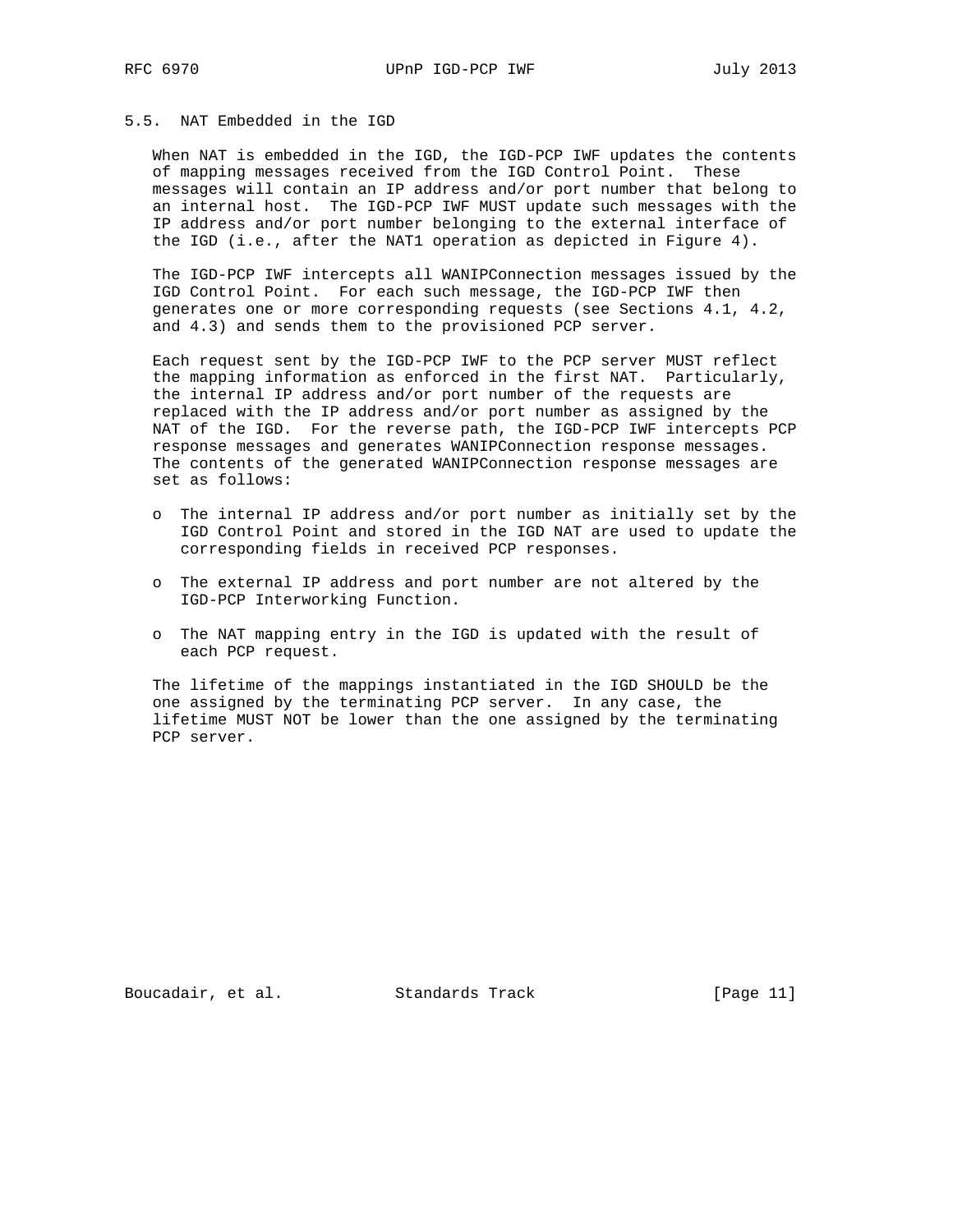## 5.6. Creating a Mapping

 Two methods can be used to create a mapping: AddAnyPortMapping() and AddPortMapping().

## 5.6.1. AddAnyPortMapping()

 When an IGD Control Point issues an AddAnyPortMapping() call, this request is received by the IGD. The request is then relayed to the IGD-PCP IWF, which generates a PCP MAP request (see Section 4.1 for mapping between WANIPConnection and PCP parameters).

 If the IGD-PCP IWF fails to send the MAP request to its PCP server, it follows the behavior defined in Section 5.1.

 Upon receipt of a PCP MAP response from the PCP server, the corresponding UPnP IGD method is returned to the requesting IGD Control Point (the contents of the messages follow the recommendations listed in Section 5.5 or Section 5.4, according to the deployed scenario). A flow example is depicted in Figure 5.

 If a PCP error is received from the PCP server, a corresponding WANIPConnection error code (see Section 4.3) is generated by the IGD-PCP IWF and sent to the requesting IGD Control Point. If a short-lifetime error is returned (e.g., NETWORK\_FAILURE, NO\_RESOURCES), the PCP IWF MAY resend the same request to the PCP server after 30 seconds. If a negative answer is received, the error is then relayed to the requesting IGD Control Point.

 Discussion: Some applications (e.g., uTorrent, Vuze, eMule) wait 90 seconds or more for a response after sending a UPnP request. If a short-lifetime error occurs, resending the request may lead to a positive response from the PCP server. IGD Control Points are therefore not aware of transient errors.

Boucadair, et al. Standards Track [Page 12]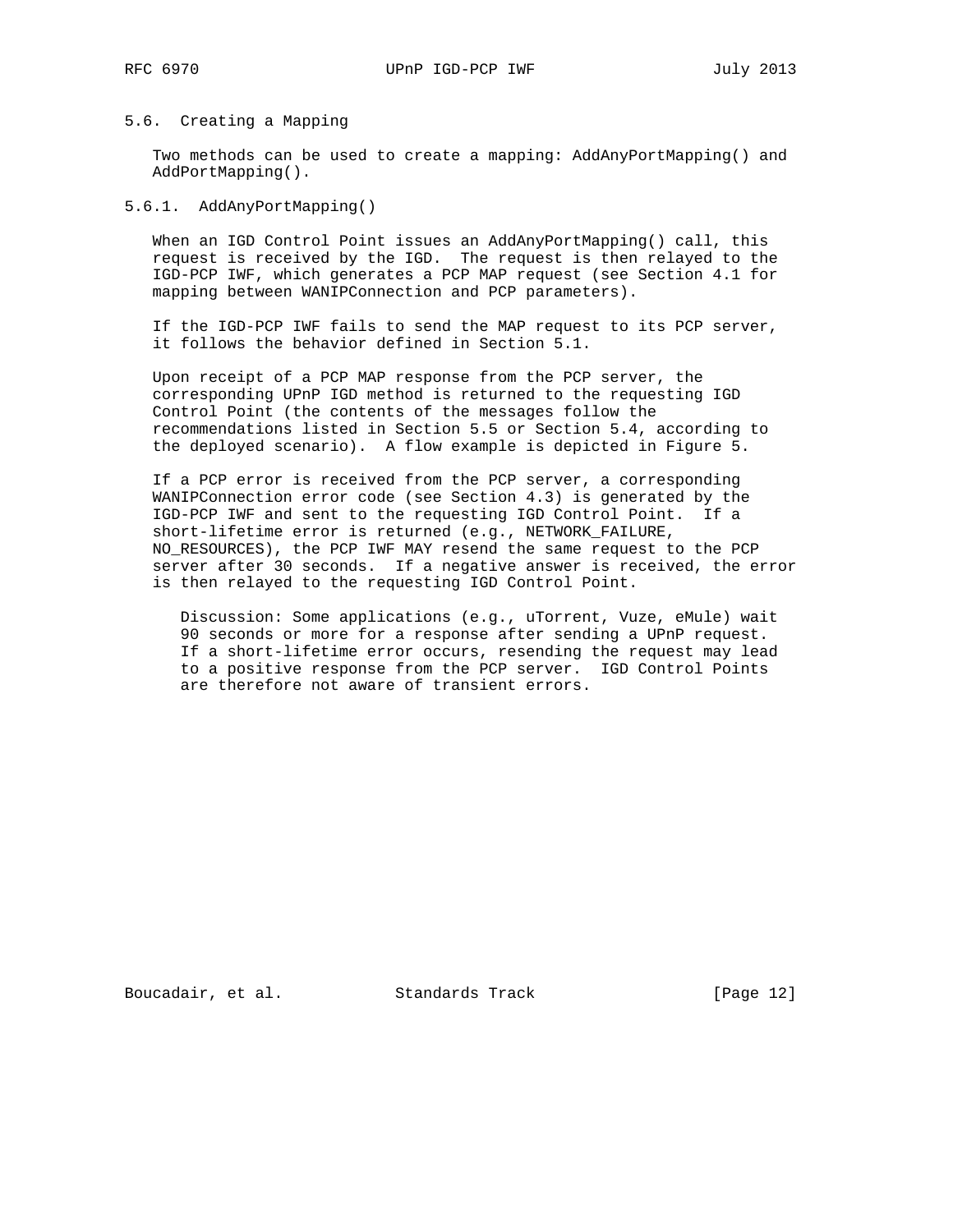

Figure 5: Flow Example: AddAnyPortMapping()

#### 5.6.2. AddPortMapping()

 A dedicated option called "PREFER\_FAILURE" is defined in [RFC6887] to toggle the behavior in a PCP request message. This option is inserted by the IGD-PCP IWF when issuing its requests to the PCP server only if a specific external port is requested by the IGD Control Point.

 Upon receipt of AddPortMapping() from an IGD Control Point, the IGD-PCP IWF MUST generate a PCP MAP request with all requested mapping information as indicated by the IGD Control Point if no NAT is embedded in the IGD or updated as specified in Section 5.5. In addition, the IGD-PCP IWF MUST insert a PREFER\_FAILURE option in the generated PCP request.

 If the IGD-PCP IWF fails to send the MAP request to its PCP server, it follows the behavior defined in Section 5.1.

 If the requested external port is not available, the PCP server will send a CANNOT\_PROVIDE\_EXTERNAL error response:

 1. If a short-lifetime error is returned, the IGD-PCP IWF MAY resend the same request to the PCP server after 30 seconds without relaying the error to the IGD Control Point. The IGD-PCP IWF MAY repeat this process until a positive answer is received or some maximum retry limit is reached. When the maximum retry limit is reached, the IGD-PCP IWF relays a negative message to the IGD Control Point with ConflictInMappingEntry as the error code.

Boucadair, et al. Standards Track [Page 13]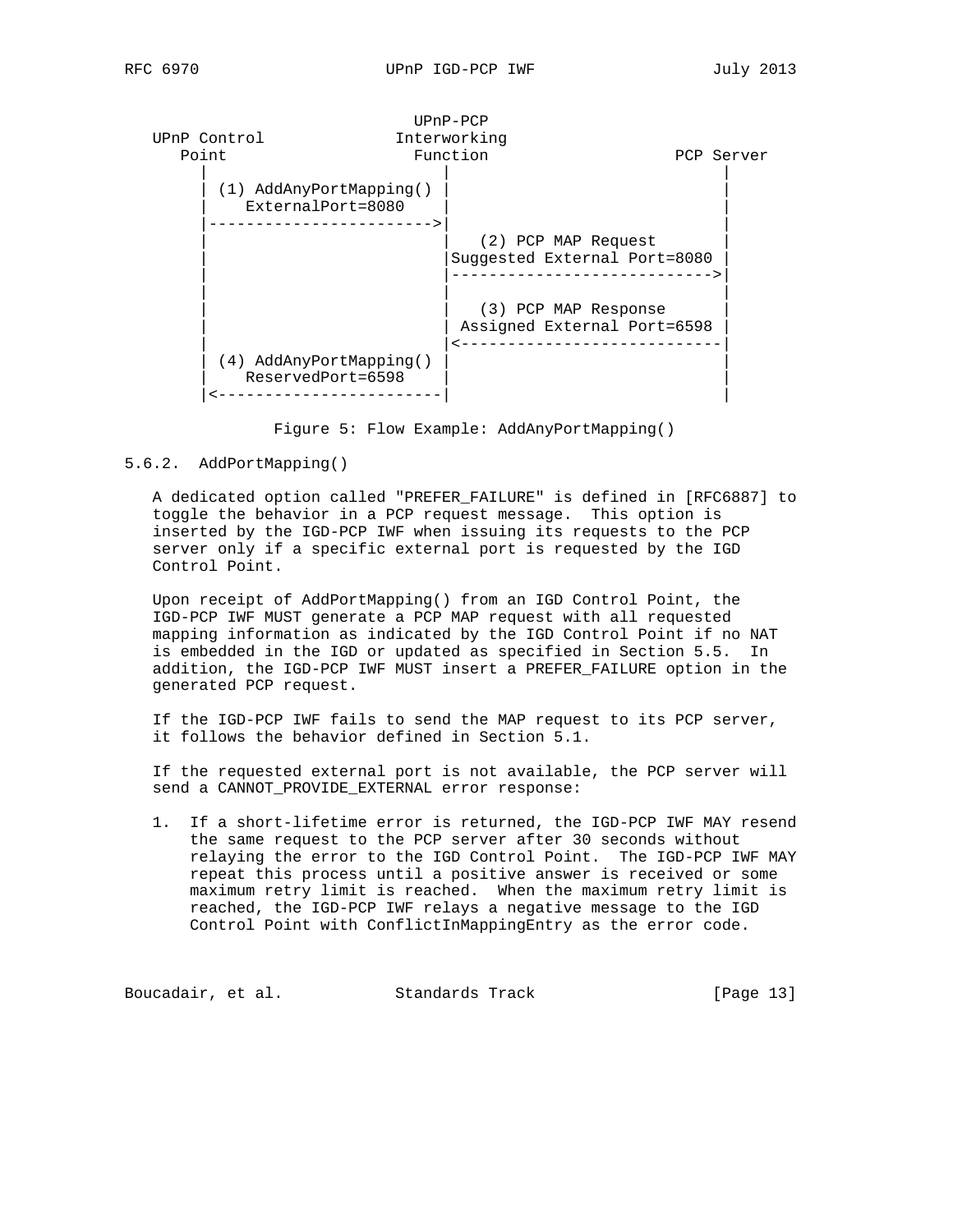The maximum retry limit is implementation-specific; its default value is 2.

 2. If a long-lifetime error is returned, the IGD-PCP IWF relays a negative message to the IGD Control Point with ConflictInMappingEntry as the error code.

 The IGD Control Point may issue a new request with a different requested external port number. This process is typically repeated by the IGD Control Point until a positive answer is received or some maximum retry limit is reached.

 If the PCP server is able to create or renew a mapping with the requested external port, it sends a positive response to the IGD-PCP IWF. Upon receipt of the response from the PCP server, the IGD-PCP IWF stores the returned mapping in its local mapping table and sends the corresponding positive answer to the requesting IGD Control Point. This answer terminates the exchange.

 Figure 6 shows an example of the flow exchange that occurs when the PCP server satisfies the request from the IGD-PCP IWF. Figure 7 shows the message exchange when the requested external port is not available.

|              |                                             | $UPnP-PCP$                                                            |            |
|--------------|---------------------------------------------|-----------------------------------------------------------------------|------------|
| UPnP Control |                                             | Interworking                                                          |            |
| Point        |                                             | Function                                                              | PCP Server |
|              | $(1)$ AddPortMapping()<br>ExternalPort=8080 |                                                                       |            |
|              |                                             | (2) PCP MAP Request<br>Suggested External Port=8080<br>PREFER FAILURE |            |
|              | (4) AddPortMapping()                        | (3) PCP MAP Response<br>Assigned External Port=8080                   |            |
|              | ExternalPort=8080                           |                                                                       |            |

Figure 6: Flow Example (Positive Answer)

Boucadair, et al. Standards Track [Page 14]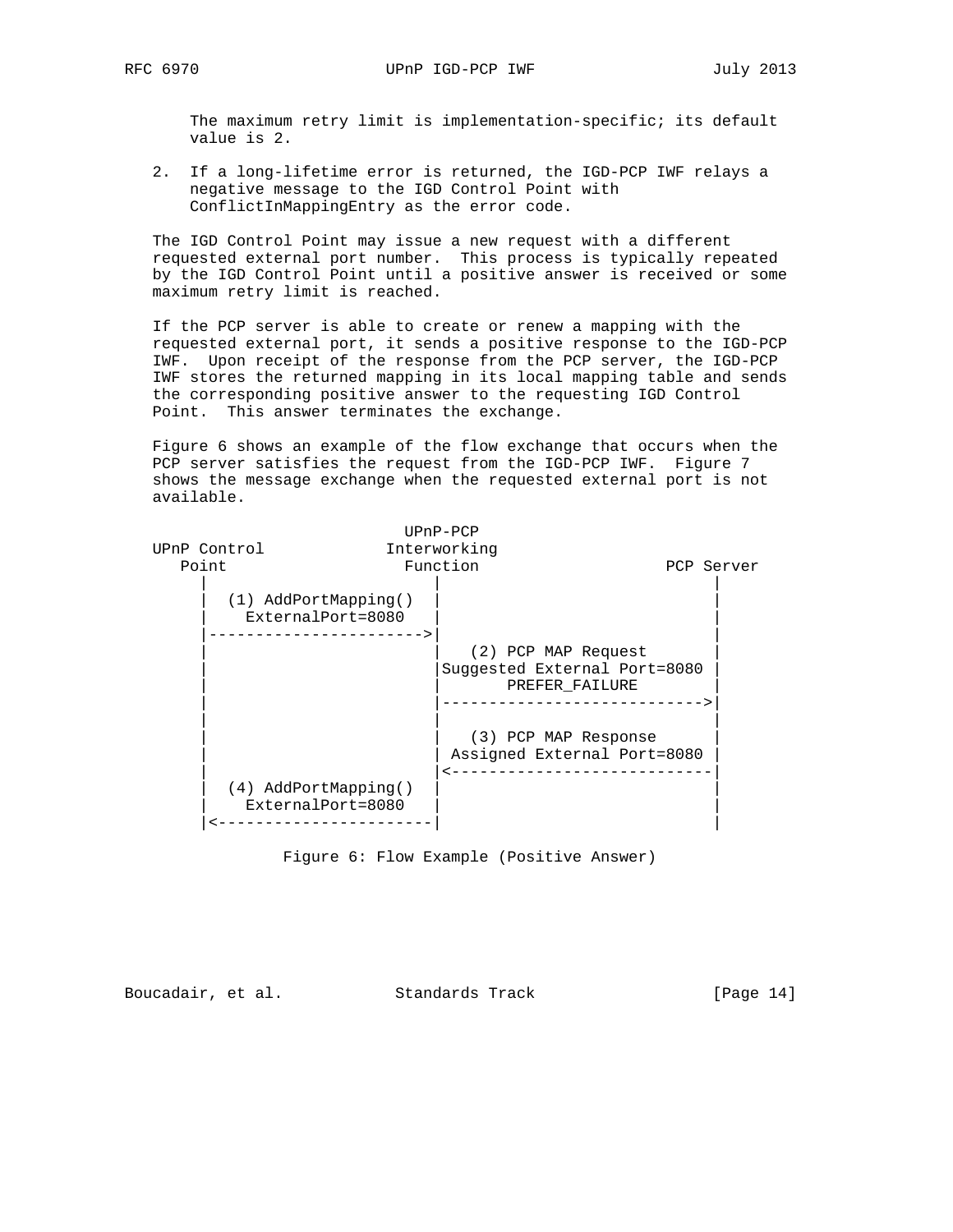

Boucadair, et al. Standards Track [Page 15]

 UPnP-PCP UPnP Control **Interworking** 

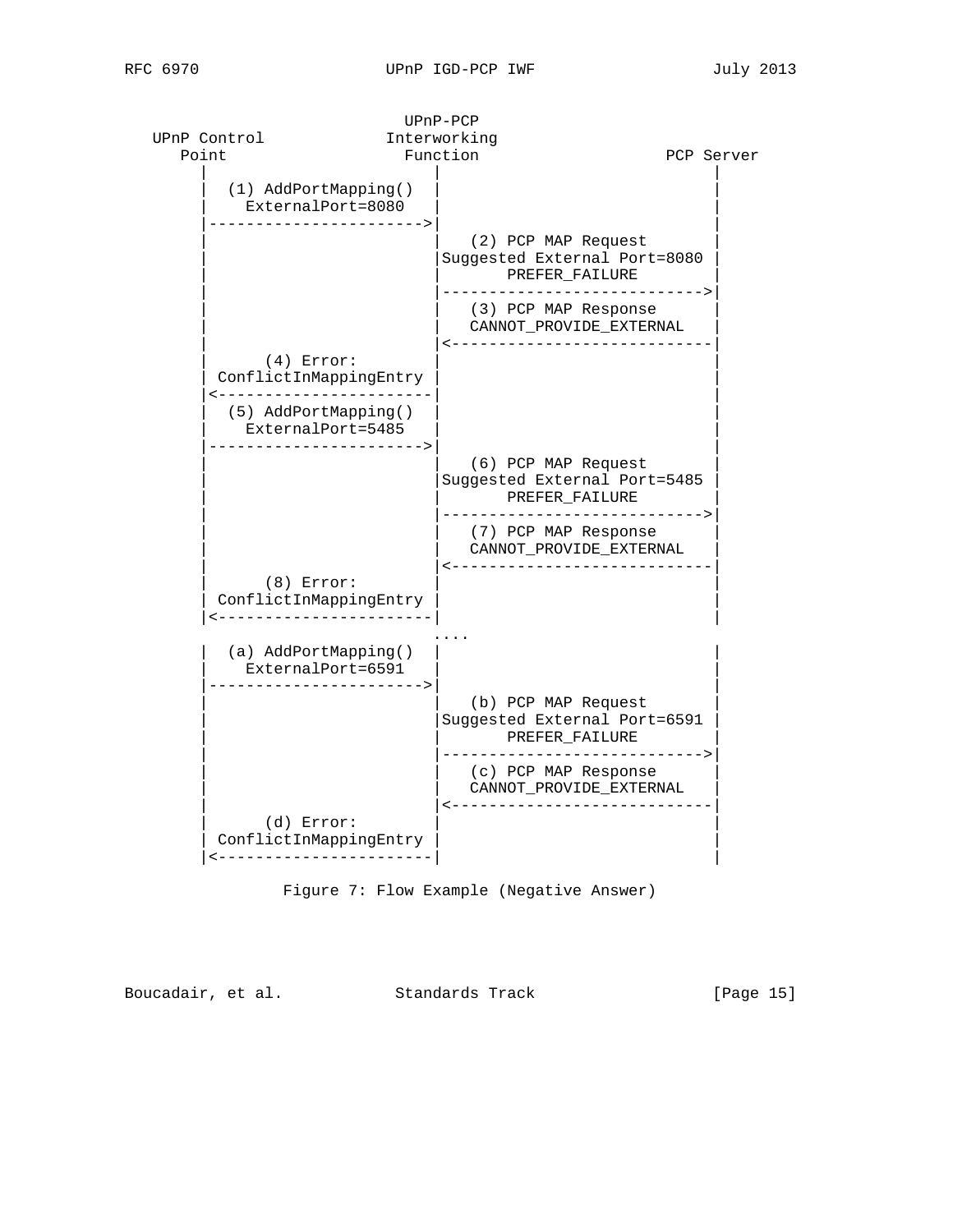Note: According to some experiments, some UPnP 1.0 Control Point implementations, e.g., uTorrent, simply try the same external port a number of times (usually 4 times) and then fail if the port is in use. Also note that some applications use GetSpecificPortMappingEntry() to determine whether a mapping exists.

### 5.7. Listing One or a Set of Mappings

 In order to list active mappings, an IGD Control Point may issue GetGenericPortMappingEntry(), GetSpecificPortMappingEntry(), or GetListOfPortMappings().

 GetGenericPortMappingEntry() and GetListOfPortMappings() methods MUST NOT be proxied to the PCP server, since a local mapping is maintained by the IGD-PCP IWF.

 Upon receipt of GetSpecificPortMappingEntry() from an IGD Control Point, the IGD-PCP IWF MUST check first to see if the external port number is used by the requesting IGD Control Point. If the external port is already in use by the requesting IGD Control Point, the IGD-PCP IWF MUST send back the mapping entry matching the request. If not, the IGD-PCP IWF MUST relay to the PCP server a MAP request, with short lifetime (e.g., 60 seconds), including a PREFER\_FAILURE option. If the IGD-PCP IWF fails to send the MAP request to its PCP server, it follows the behavior defined in Section 5.1. If the requested external port is in use, a PCP error message will be sent by the PCP server to the IGD-PCP IWF indicating CANNOT\_PROVIDE\_EXTERNAL as the error cause. Then, the IGD-PCP IWF relays a negative message to the IGD Control Point. If the port is not in use, the mapping will be created by the PCP server and a positive response will be sent back to the IGD-PCP IWF. Once received by the IGD-PCP IWF, it MUST relay a negative message to the IGD Control Point indicating NoSuchEntryInArray as the error code so that the IGD Control Point knows the queried mapping doesn't exist.

5.8. Delete One or a Set of Mappings: DeletePortMapping() or DeletePortMappingRange()

 An IGD Control Point requests the deletion of one or a list of mappings by issuing DeletePortMapping() or DeletePortMappingRange().

 In IGD:2, we assume that the IGD applies the appropriate security policies to determine whether a Control Point has the rights to delete one or a set of mappings. When authorization fails, the "606 Action Not Authorized" error code is returned to the requesting Control Point.

Boucadair, et al. Standards Track [Page 16]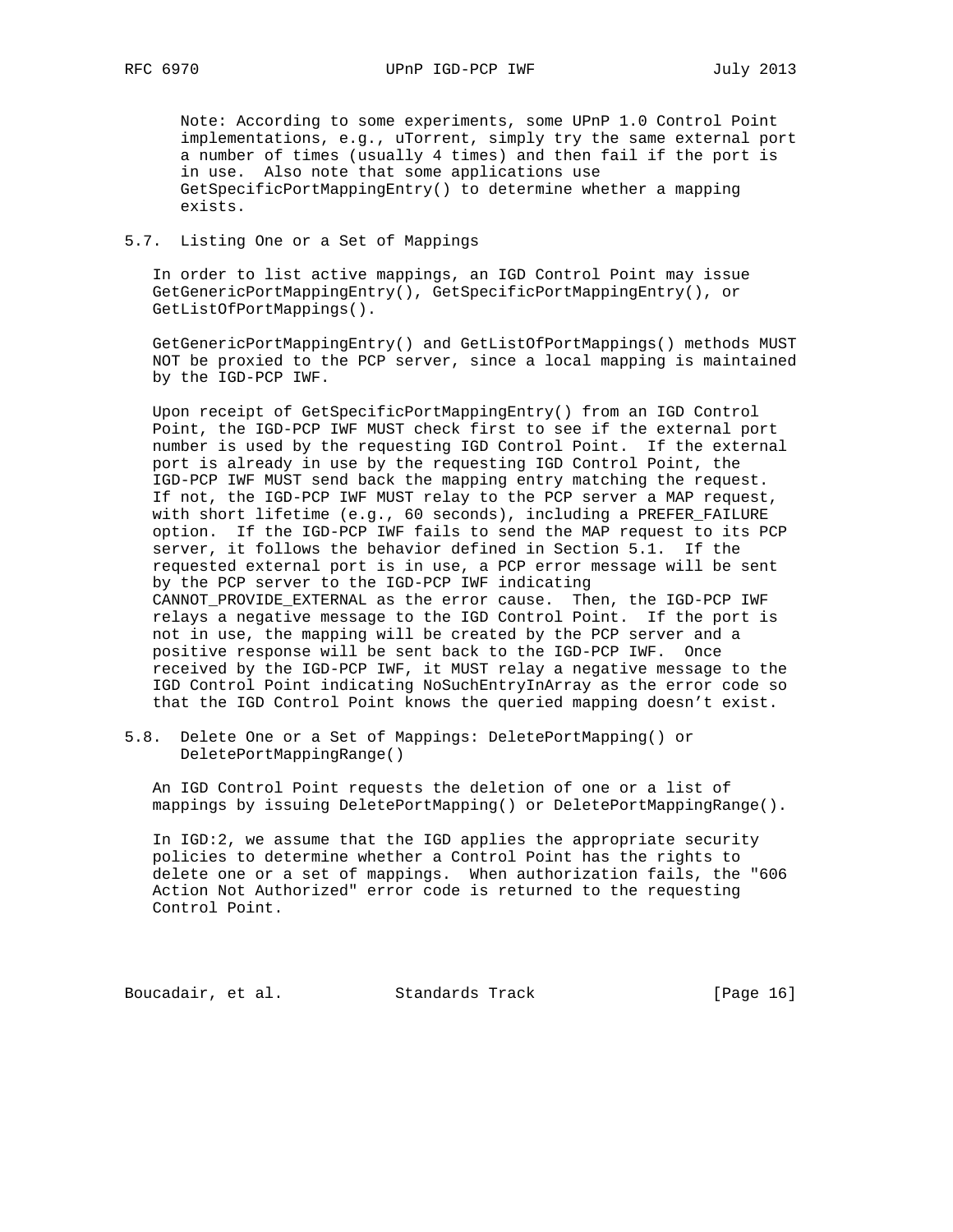When DeletePortMapping() or DeletePortMappingRange() is received by the IGD-PCP IWF, it first checks if the requested mappings to be removed are present in the local mapping table. If no mapping matching the request is found in the local table, an error code is sent back to the IGD Control Point: "714 NoSuchEntryInArray" for DeletePortMapping() or "730 PortMappingNotFound" for DeletePortMappingRange().

 Figure 8 shows an example of an IGD Control Point asking to delete a mapping that is not instantiated in the local table of the IWF.

| Interworking<br>UPnP Control<br>Point<br>Function<br>PCP Server |  |
|-----------------------------------------------------------------|--|
|                                                                 |  |
|                                                                 |  |
| (1) DeletePortMapping()                                         |  |
| (2)<br>Error:<br>NoSuchEntryInArray                             |  |

## Figure 8: Local Delete (IGD-PCP IWF)

 If a mapping matches in the local table, a PCP MAP delete request is generated. If no NAT is enabled in the IGD, the IGD-PCP IWF uses the input arguments as included in DeletePortMapping(). If a NAT is enabled in the IGD, the IGD-PCP IWF instead uses the corresponding IP address and port number as assigned by the local NAT.

 If the IGD-PCP IWF fails to send the MAP request to its PCP server, it follows the behavior defined in Section 5.1.

 When a positive answer is received from the PCP server, the IGD-PCP IWF updates its local mapping table (i.e., removes the corresponding entry) and notifies the IGD Control Point of the result of the removal operation. Once the PCP MAP delete request is received by the PCP server, it removes the corresponding entry. A PCP MAP SUCCESS response is sent back if the removal of the corresponding entry was successful; if not, a PCP error message containing the corresponding error cause (see Section 4.3) is sent back to the IGD-PCP IWF.

Boucadair, et al. Standards Track [Page 17]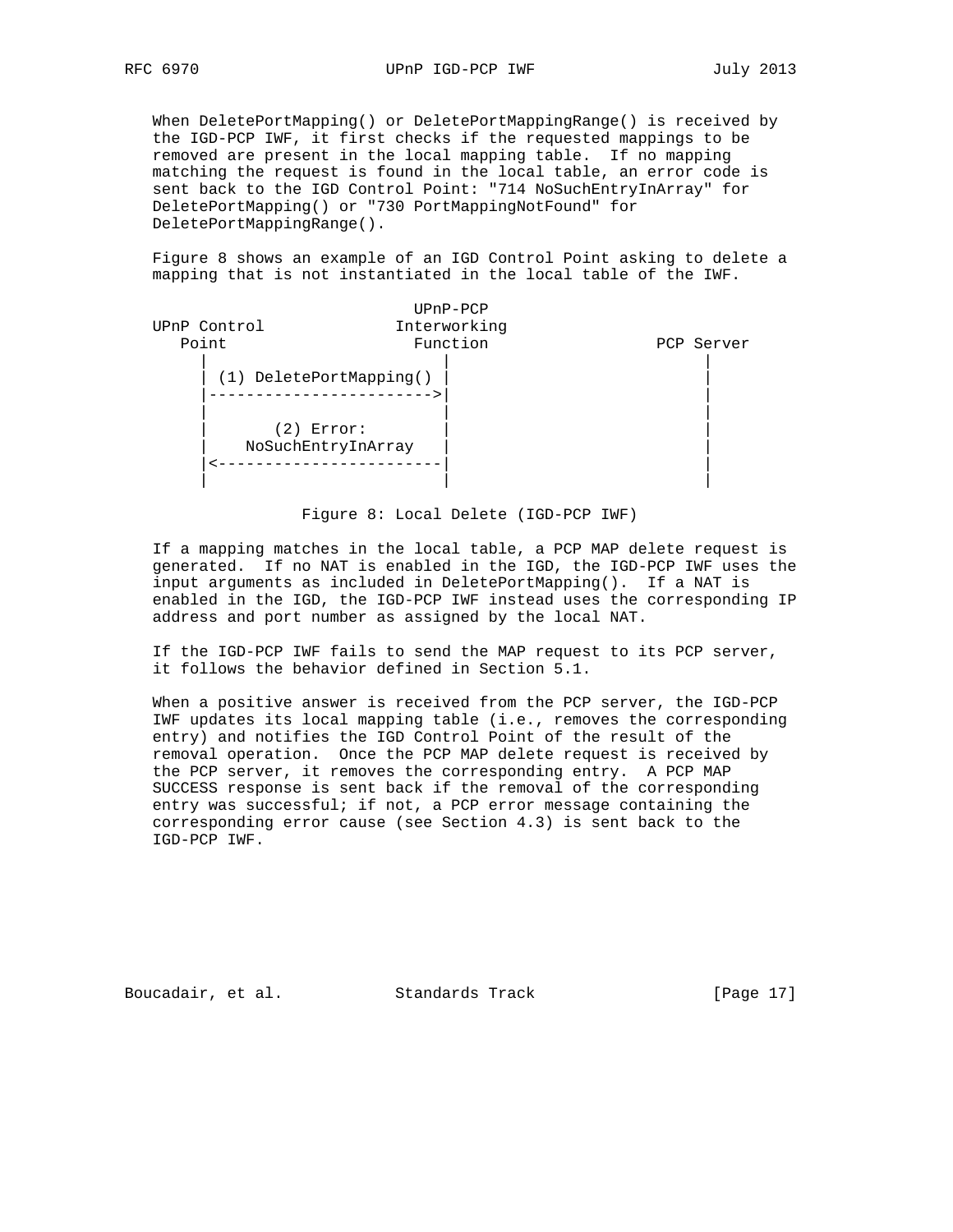If DeletePortMappingRange() is used, the IGD-PCP IWF does a lookup in its local mapping table to retrieve individual mappings, instantiated by the requesting Control Point (i.e., authorization checks), that match the signaled port range (i.e., the external port is within the "StartPort" and "EndPort" arguments of DeletePortMappingRange()). If no mapping is found, the "730 PortMappingNotFound" error code is sent to the IGD Control Point (Figure 9). If one or more mappings are found, the IGD-PCP IWF generates individual PCP MAP delete requests corresponding to these mappings (see the example shown in Figure 10).

 The IGD-PCP IWF MAY send a positive answer to the requesting IGD Control Point without waiting to receive all the answers from the PCP server.



 Figure 9: Flow Example: Error Encountered when Processing DeletePortMappingRange()

Boucadair, et al. Standards Track [Page 18]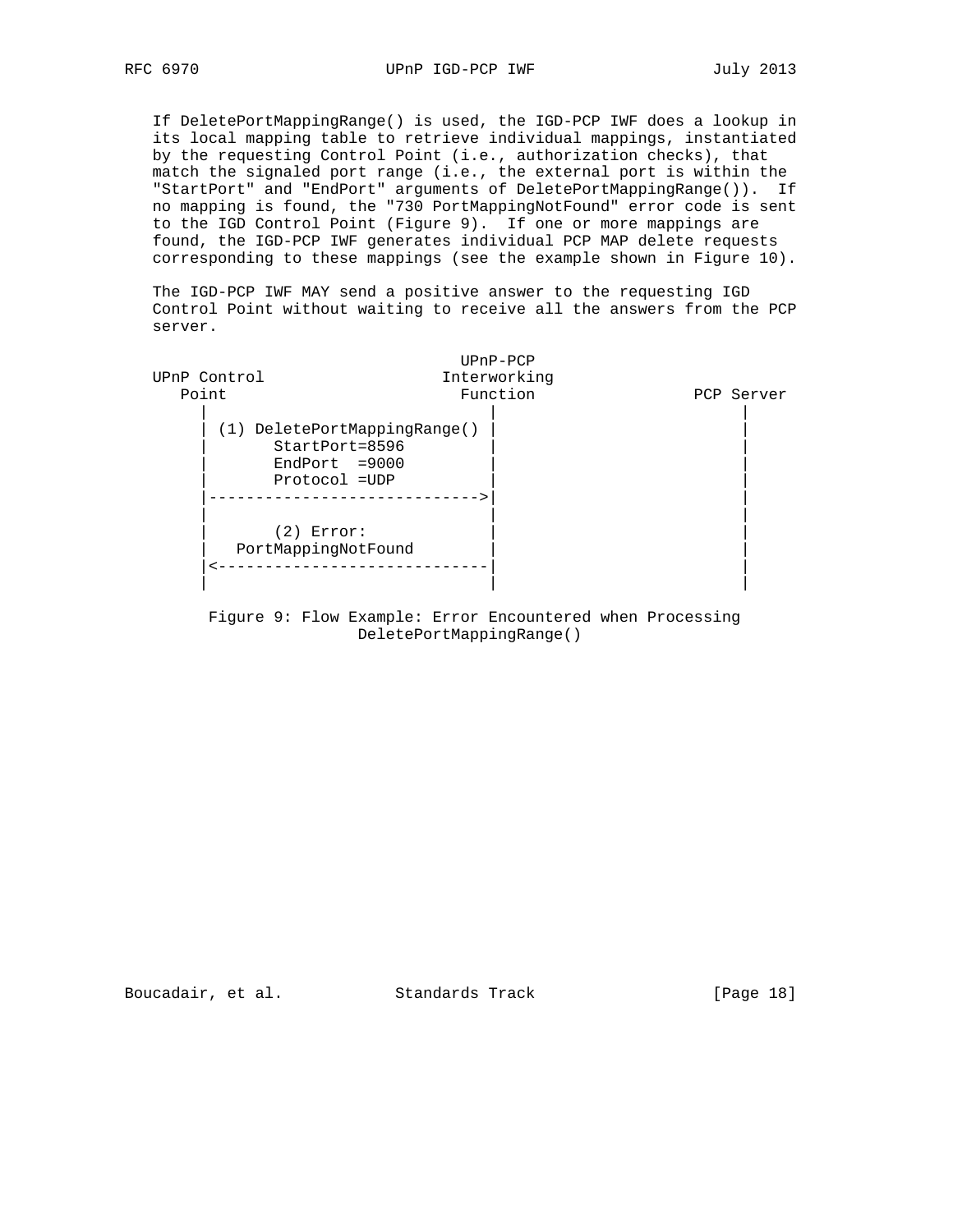Figure 10 illustrates the exchanges that occur when the IWF receives DeletePortMappingRange(). In this example, only two mappings having the external port number in the 6000-6050 range are maintained in the local table. The IWF issues two MAP requests to delete these mappings.

|              |                                                                                                                      | $UPnP-PCP$                                                                                                                                                                     |            |
|--------------|----------------------------------------------------------------------------------------------------------------------|--------------------------------------------------------------------------------------------------------------------------------------------------------------------------------|------------|
| UPnP Control |                                                                                                                      | Interworking                                                                                                                                                                   |            |
| Point        |                                                                                                                      | Function                                                                                                                                                                       | PCP Server |
|              | (1) DeletePortMappingRange()<br>$StartPort = 6000$<br>$EndPort = 6050$<br>Protocol = UDP<br>------------------------ |                                                                                                                                                                                |            |
|              |                                                                                                                      | (2a) PCP MAP Request<br>Protocol=UDP<br>internal-ip-address<br>internal-port<br>external-ip-address<br>external-port=6030<br>Requested-lifetime=0<br>---------------------->   |            |
|              |                                                                                                                      | (2b) PCP MAP Request<br>Protocol=UDP<br>internal-ip-address<br>internal-port<br>external-ip-address<br>external-port=6045<br>Requested-lifetime=0<br>------------------------> |            |
|              | (3) Positive answer                                                                                                  |                                                                                                                                                                                |            |

Figure 10: Example of DeletePortMappingRange()

### 5.9. Renewing a Mapping

 Because of the incompatibility of mapping lifetimes between a UPnP IGD and PCP, the IGD-PCP IWF MUST simulate long and even infinite lifetimes. Indeed, for requests having a requested infinite PortMappingLeaseDuration, the IGD-PCP IWF MUST set the Requested Lifetime of the corresponding PCP request to 4294967296. If PortMappingLeaseDuration is not infinite, the IGD-PCP IWF MUST set

Boucadair, et al. Standards Track [Page 19]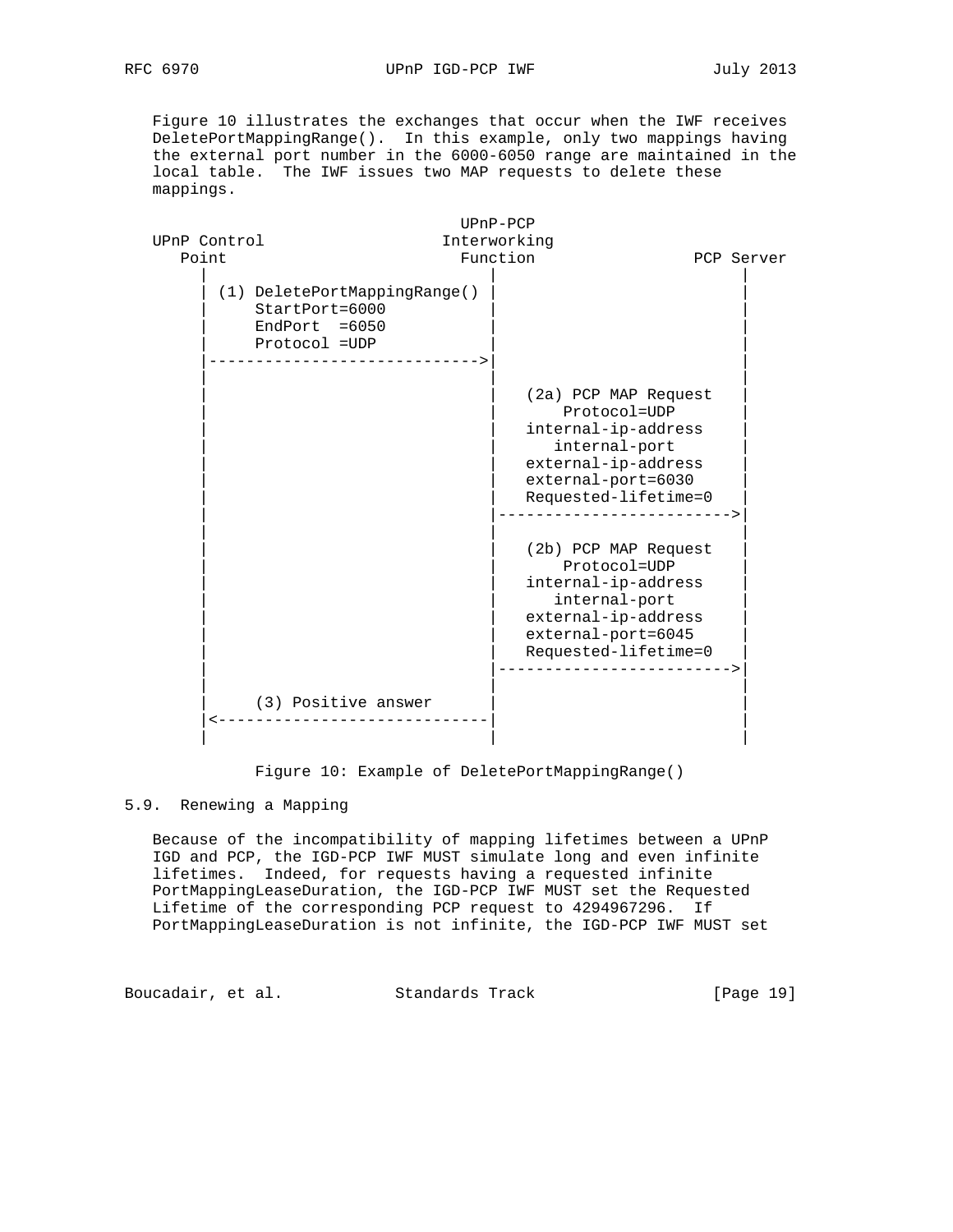the Requested Lifetime of the corresponding PCP request to the same value as PortMappingLeaseDuration. Furthermore, the IGD-PCP Interworking Function MUST maintain an additional timer set to the initial requested PortMappingLeaseDuration. Upon receipt of a positive answer from the PCP server, the IGD-PCP IWF relays the corresponding UPnP IGD response to the requesting IGD Control Point with PortMappingLeaseDuration set to the same value as that of the initial request. Then, the IGD-PCP IWF MUST periodically renew the constructed PCP mapping until the expiry of PortMappingLeaseDuration. Responses received when renewing the mapping MUST NOT be relayed to the IGD Control Point.

 If an error is encountered during mapping renewal, the IGD-PCP Interworking Function has no means of informing the IGD Control Point of the error.

#### 5.10. Rapid Recovery

 When the IGD-PCP IWF is co-located with the DHCP server, the state maintained by the IGD-PCP IWF MUST be updated using the state in the local DHCP server. Particularly, if an IP address expires or is released by an internal host, the IGD-PCP IWF MUST delete all the mappings bound to that internal IP address.

 Upon change of the external IP address of the IGD-PCP IWF, the IGD-PCP IWF MAY renew the mappings it maintained. This can be achieved only if a full state table is maintained by the IGD-PCP IWF. If the port quota is not exceeded in the PCP server, the IGD-PCP IWF will receive a new external IP address and port numbers. The IGD-PCP IWF has no means of notifying internal IGD Control Points of the change of the external IP address and port numbers. Stale mappings will be maintained by the PCP server until their lifetime expires.

 Note: If an address change occurs, protocols that are sensitive to address changes (e.g., TCP) will experience disruption.

 [RFC6887] defines a procedure for the PCP server to notify PCP clients of changes related to the mappings it maintains. When an unsolicited ANNOUNCE is received, the IGD-PCP IWF makes one or more MAP requests with the PREFER\_FAILURE option to re-install its mappings. If the PCP server cannot create the requested mappings (signaled with the CANNOT\_PROVIDE\_EXTERNAL error response), the IGD-PCP IWF has no means of notifying internal IGD Control Points of any changes of the external IP address and port numbers.

Boucadair, et al. Standards Track [Page 20]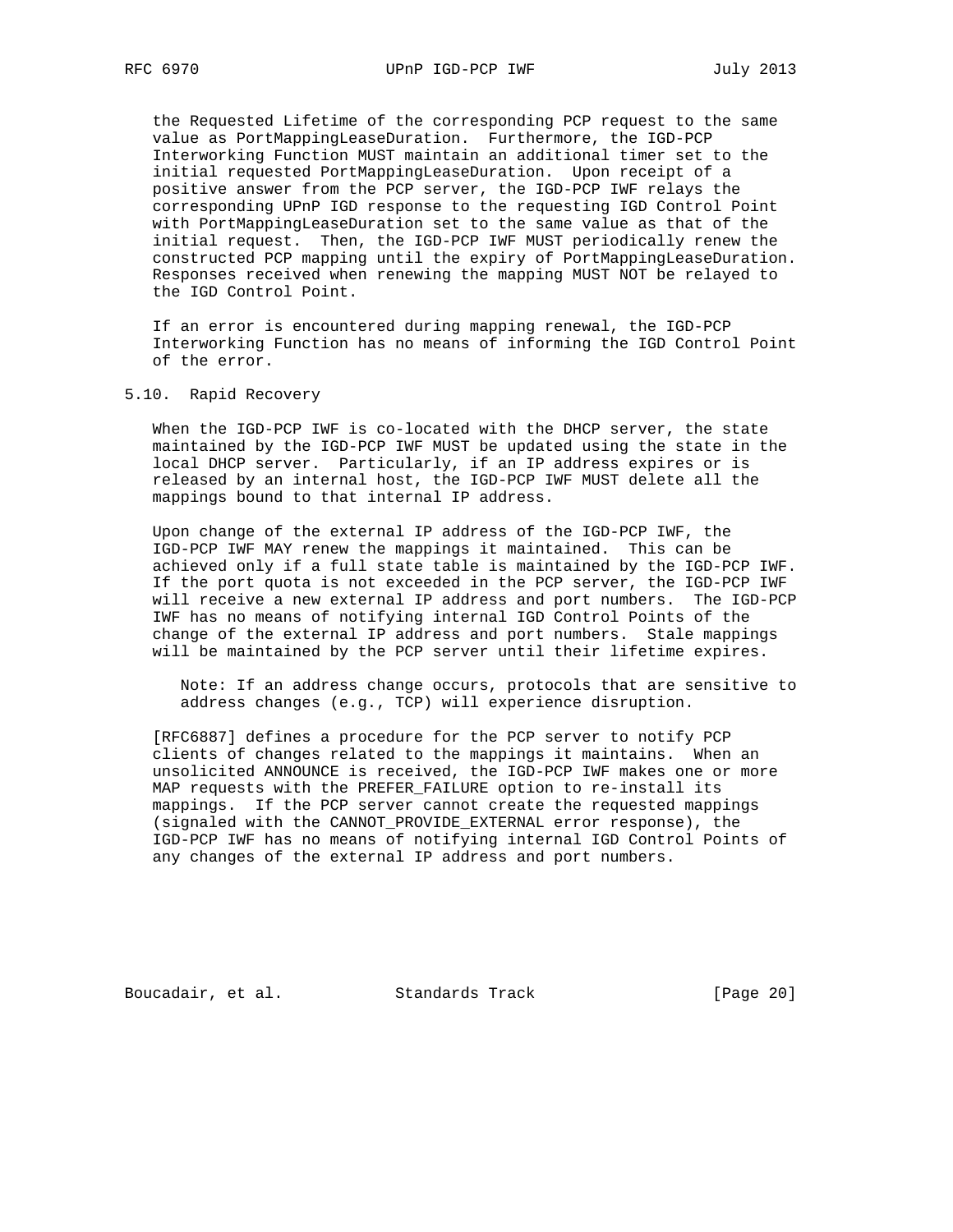RFC 6970 UPnP IGD-PCP IWF July 2013

 Unsolicited PCP MAP responses received from a PCP server are handled as any normal MAP response. If a response indicates that the external IP address or port has changed, the IGD-PCP IWF has no means of notifying the internal IGD Control Point of this change.

 Further analysis of PCP failure scenarios for the IGD-PCP Interworking Function are discussed in [PCP-FAILURE].

6. Security Considerations

 IGD:2 access control requirements and authorization levels SHOULD be applied by default [IGD2]. When IGD:2 is used, operation on behalf of a third party SHOULD be allowed only if authentication and authorization are used [IGD2]. When only IGD:1 is available, operation on behalf of a third party SHOULD NOT be allowed.

 This document defines a procedure to create PCP mappings for third party devices belonging to the same subscriber. The means for preventing a malicious user from creating mappings on behalf of a third party must be enabled as discussed in Section 13.1 of [RFC6887]. In particular, the THIRD\_PARTY option MUST NOT be enabled unless the network on which the PCP messages are to be sent is fully trusted -- for example, access control lists (ACLs) installed on the PCP client, the PCP server, and the network between them, so that those ACLs allow only communications from a trusted PCP client to the PCP server.

 An IGD Control Point that issues AddPortMapping(), AddAnyPortMapping(), or GetSpecificPortMappingEntry() requests in a shorter time frame will create a lot of mapping entries on the PCP server. The means for avoiding the exhaustion of port resources (e.g., port quota, as discussed in Section 17.2 of [RFC6887]) SHOULD be enabled.

 The security considerations discussed in [RFC6887] and [Sec\_DCP] should be taken into account.

7. Acknowledgments

 The authors would like to thank F. Fontaine, C. Jacquenet, X. Deng, G. Montenegro, D. Thaler, R. Tirumaleswar, P. Selkirk, T. Lemon, V. Gurbani, and P. Yee for their review and comments.

 F. Dupont contributed to previous versions of this document. Thanks go to him for his thorough reviews and contributions.

Boucadair, et al. Standards Track [Page 21]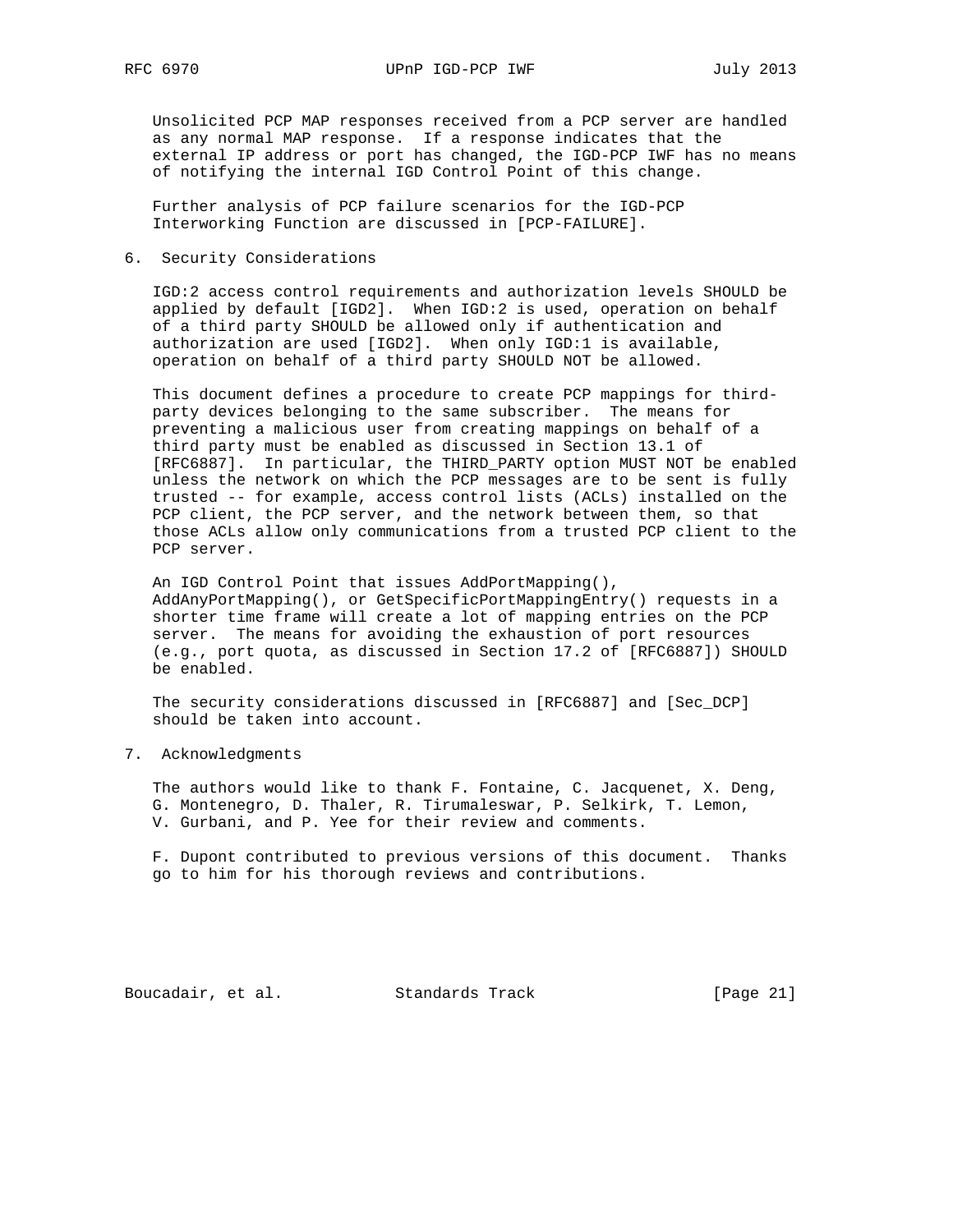# 8. References

- 8.1. Normative References
	- [IGD1] UPnP Forum, "WANIPConnection:1 Service Template Version 1.01", November 2001, <http://upnp.org/specs/ gw/UPnP-gw-WANIPConnection-v1-Service.pdf>.
	- [IGD2] UPnP Forum, "WANIPConnection:2 Service", September 2010, <http://upnp.org/specs/gw/ UPnP-gw-WANIPConnection-v2-Service.pdf>.
	- [RFC2119] Bradner, S., "Key words for use in RFCs to Indicate Requirement Levels", BCP 14, RFC 2119, March 1997.
	- [RFC6887] Wing, D., Cheshire, S., Boucadair, M., Penno, R., and P. Selkirk, "Port Control Protocol (PCP)", RFC 6887, April 2013.
- 8.2. Informative References
	- [PCP-DESCR-OPT]

 Boucadair, M., Penno, R., and D. Wing, "PCP Description Option", Work in Progress, May 2013.

[PCP-DHCP-OPT]

 Boucadair, M., Penno, R., and D. Wing, "DHCP Options for the Port Control Protocol (PCP)", Work in Progress, March 2013.

[PCP-FAILURE]

 Boucadair, M. and R. Penno, "Analysis of Port Control Protocol (PCP) Failure Scenarios", Work in Progress, May 2013.

[PCP-PROXY]

 Boucadair, M., Penno, R., and D. Wing, "Port Control Protocol (PCP) Proxy Function", Work in Progress, June 2013.

 [RFC6146] Bagnulo, M., Matthews, P., and I. van Beijnum, "Stateful NAT64: Network Address and Protocol Translation from IPv6 Clients to IPv4 Servers", RFC 6146, April 2011.

Boucadair, et al. Standards Track [Page 22]